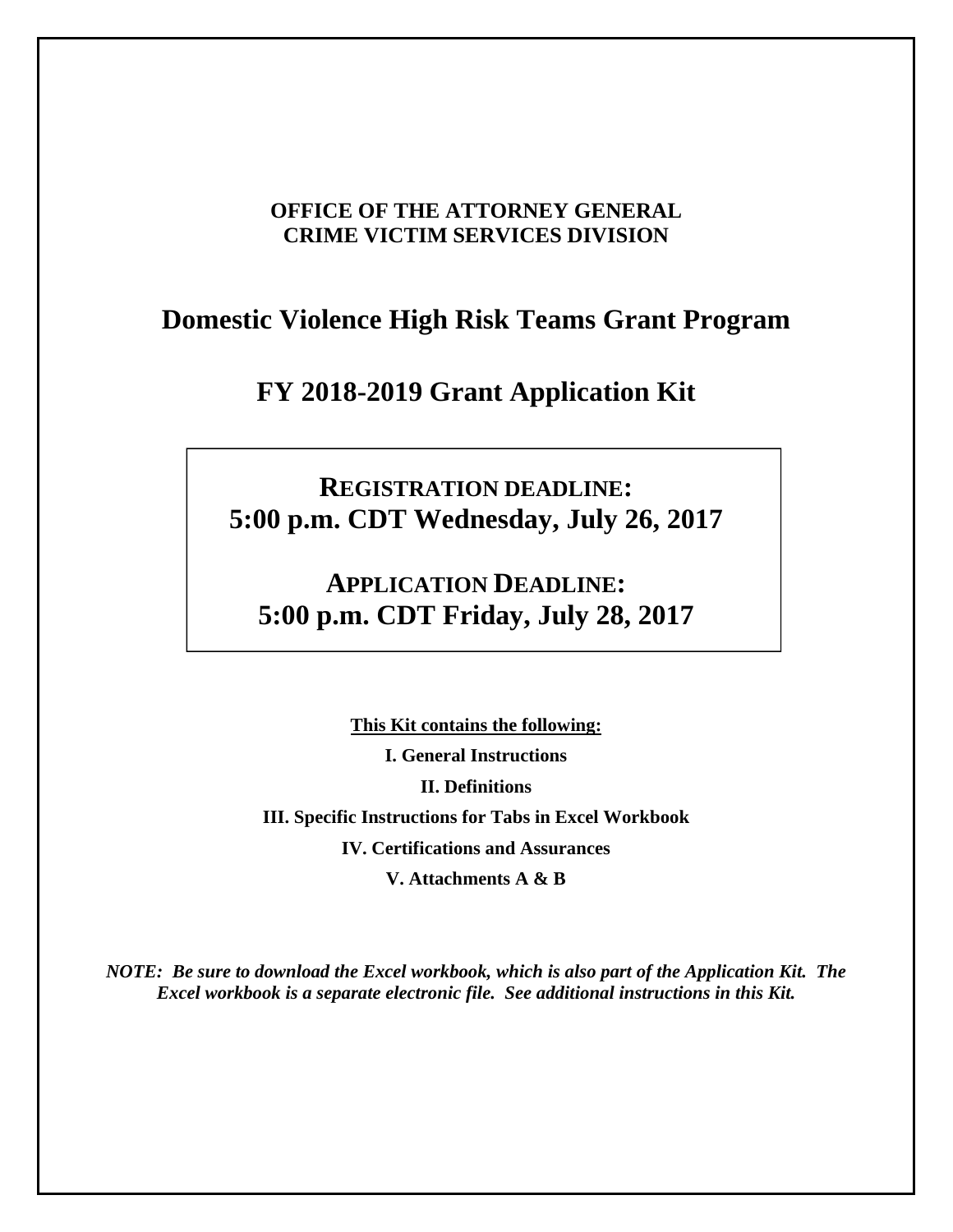| <b>TABLE OF CONTENTS</b>       |  |  |
|--------------------------------|--|--|
| <b>I. GENERAL INSTRUCTIONS</b> |  |  |
|                                |  |  |
|                                |  |  |
|                                |  |  |
|                                |  |  |
|                                |  |  |
|                                |  |  |
|                                |  |  |
|                                |  |  |
|                                |  |  |
|                                |  |  |
|                                |  |  |
|                                |  |  |
|                                |  |  |
|                                |  |  |
|                                |  |  |
|                                |  |  |
|                                |  |  |
|                                |  |  |
|                                |  |  |
|                                |  |  |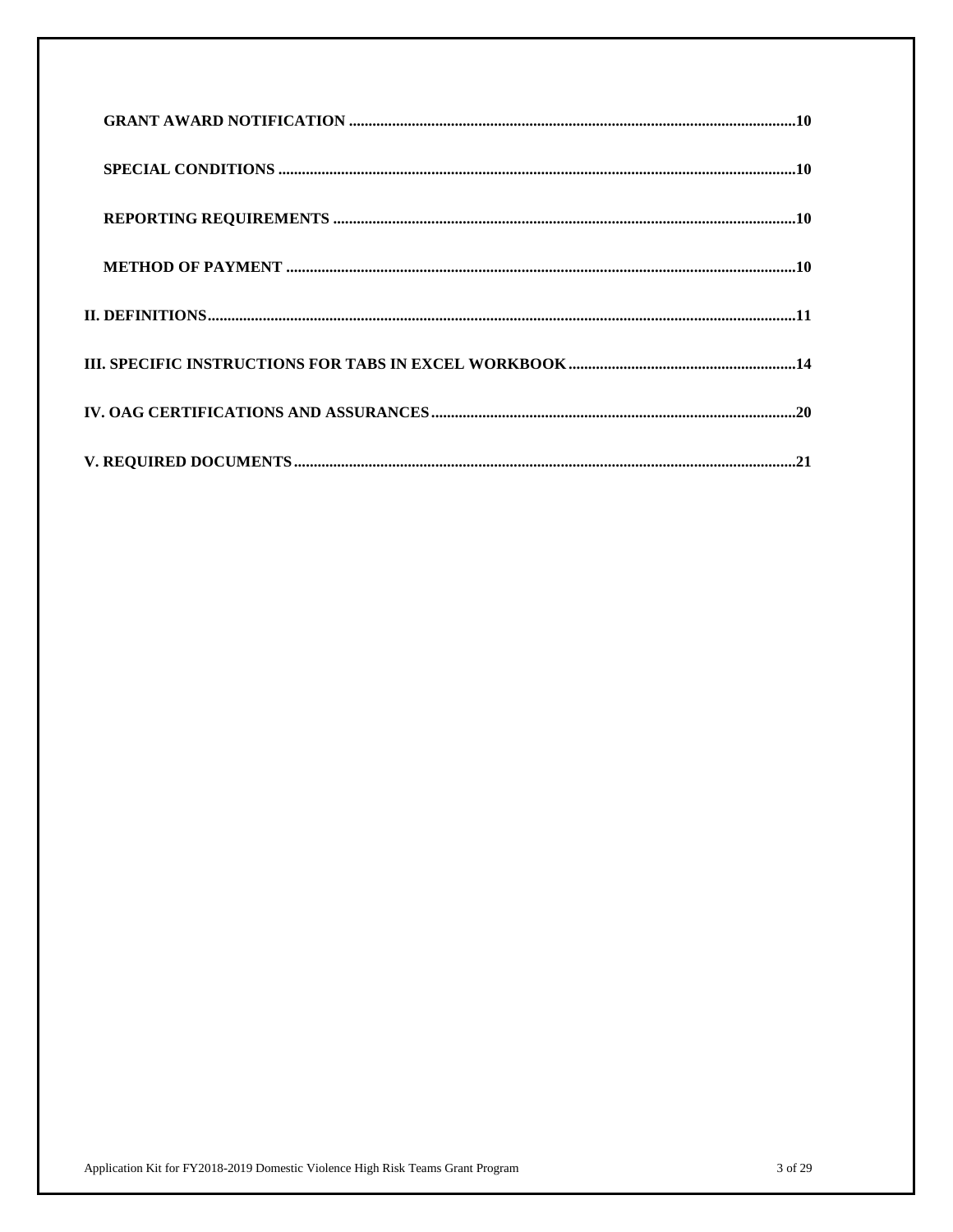# **I. GENERAL INSTRUCTIONS**

# **Domestic Violence High Risk Teams Grant Program**

# **How to Obtain an Application Kit:**

The Office of the Attorney General (OAG) will post the Application Kit on the OAG's official agency website at https://www.texasattorneygeneral.gov/cvs/grants-and-contracts. Updates and other helpful reminders about the application process will also be posted at this location. Potential Applicants are encouraged to refer to this site regularly.

This Application Kit provides the information and forms necessary to prepare an Application for funding through the OAG, Crime Victim Services Division (CVSD) for the fiscal year (FY) 2018-2019 Domestic Violence High Risk Teams Grant Program.

- An Applicant may only submit one application for this grant funding opportunity.
- An Applicant must register on-line their intent to apply for this grant opportunity.

# **Applicant Registration (Open July 14, 2017 to July 26, 2017)**

All Applicants are required to complete the on-line Applicant Registration in order to apply for FY 2018-2019 grants. To register go to: https://www.texasattorneygeneral.gov/cvs/grants-and-contracts.

# **The deadline to register is 5:00 p.m. CDT Wednesday, July 26, 2017.**

- After registering, Applicants will receive a Unique Application Number (UAN).
- The UAN will be used by the OAG to track the receipt of Applications and related documents from registered Applicants.

The UAN assigned must be included on all documents submitted to the OAG.

**On-line Registration is required**. If registration is not completed by 5:00 pm CDT Wednesday, July 26, 2017, then an Application will not be considered and is not eligible for funding.

**Application Submission – Deadline is 5:00 p.m. CDT Friday, July 28, 2017 Please note: Hard copy Applications will not be accepted. Only email submissions in the manner described will be reviewed.** 

The Application consists of an Excel workbook, "Statements Supporting Submission of the Application to the Office of the Attorney General," "Resolution of Governing Body," Job Descriptions for the personnel requested in the budget, and Support Document(s), if applicable.

The Applicant must submit an Application for the Domestic Violence High Risk Teams Grant Program funding to be received by the OAG no later than 5:00 p.m. CDT on July 28, 2017 to be considered for funding.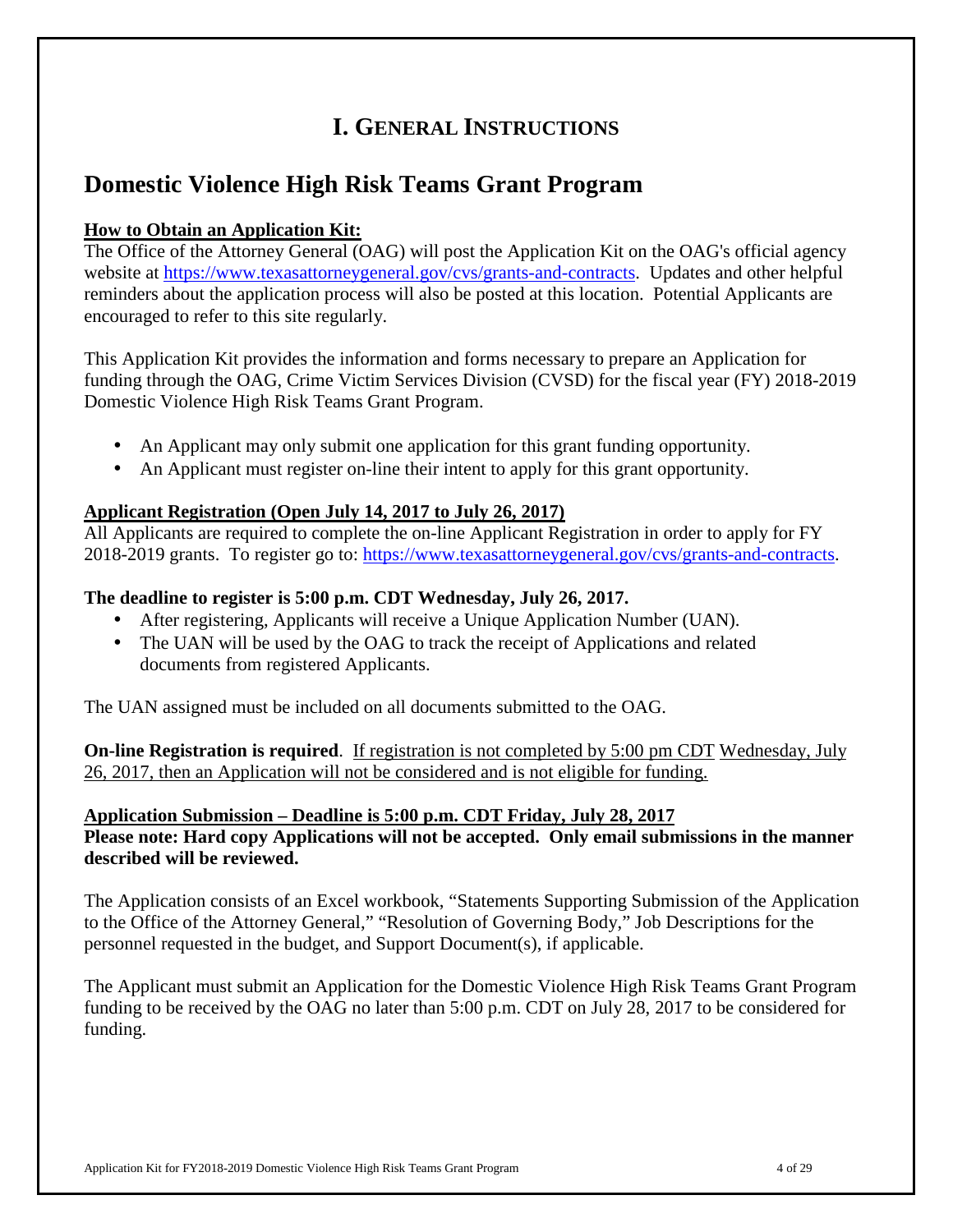**To meet the deadline, the Application must be submitted via email ONLY (no hard copies) as follows:** 

- *All Applicants* must submit one (1) Application including the following:
	- o One (1) MS Excel Workbook saved in Excel version 97 or newer will be accepted. A PDF of the Excel workbook is **not** sufficient.
	- o The following documents scanned into one\* PDF:
		- "Statements Supporting Submission of the Application to the Office of the Attorney General" containing signatures.
		- " "Resolution of Governing Body" containing signatures. (Please note that the Authorized Official must be designated by signature of the governing body. If the Authorized Official is also a member of the governing body, they must be designated by another member's signature. The Authorized Official cannot sign the Resolution designating the Authorized Official.)
		- Job Description(s) for each position requested on the proposed budget.

\* If the Applicant does not have the capability to scan the documents (excluding the Excel Workbook) into one PDF, the OAG will accept these documents as separate PDFs. No Microsoft Word or other format documents are acceptable.

- The Application (Excel Workbook and PDF documents) must be sent to the following email address: **grants@oag.texas.gov**
- One auto-reply message, per entity will be generated by the OAG for email received at this address. If the Applicant does not receive an auto-reply message, they are strongly encouraged to contact the OAG immediately at (512) 936-1278 to ensure Application receipt.

### *The OAG accepts no responsibility for delays in submission, electronic or otherwise. Applicants are strongly advised to allow for and anticipate any such delays by submitting the Application as early as possible.*

**For security purposes, the OAG cannot accept Applications submitted in other formats, including walk-in, hand delivery, same day courier service or any other hard copy method of delivery.** 

**Proof of submitting a document by email is not proof that the OAG received the information. If the Applicant does not receive an auto-reply message, they are strongly encouraged to contact the OAG immediately at (512) 936-1278 to ensure Application receipt.** 

**Please contact the OAG at (512) 936-1278 if there are any questions about the method of delivery. The OAG will not consider or fund an Application if it is not filed by the due date, in the manner required.** 

### **Required Software and Capabilities**

*Microsoft Excel 97* or newer version is required to complete the Application and apply for a grant. Please note that not all versions of Microsoft Excel are the same. If an error message is received, save as *.xls*, instead of .*xlsx. Adobe Reader* is required to access the Application Kit. *Adobe Reader* can be downloaded for free at www.adobe.com. In order to submit the required documents, applicants will need to have the capability to scan documents.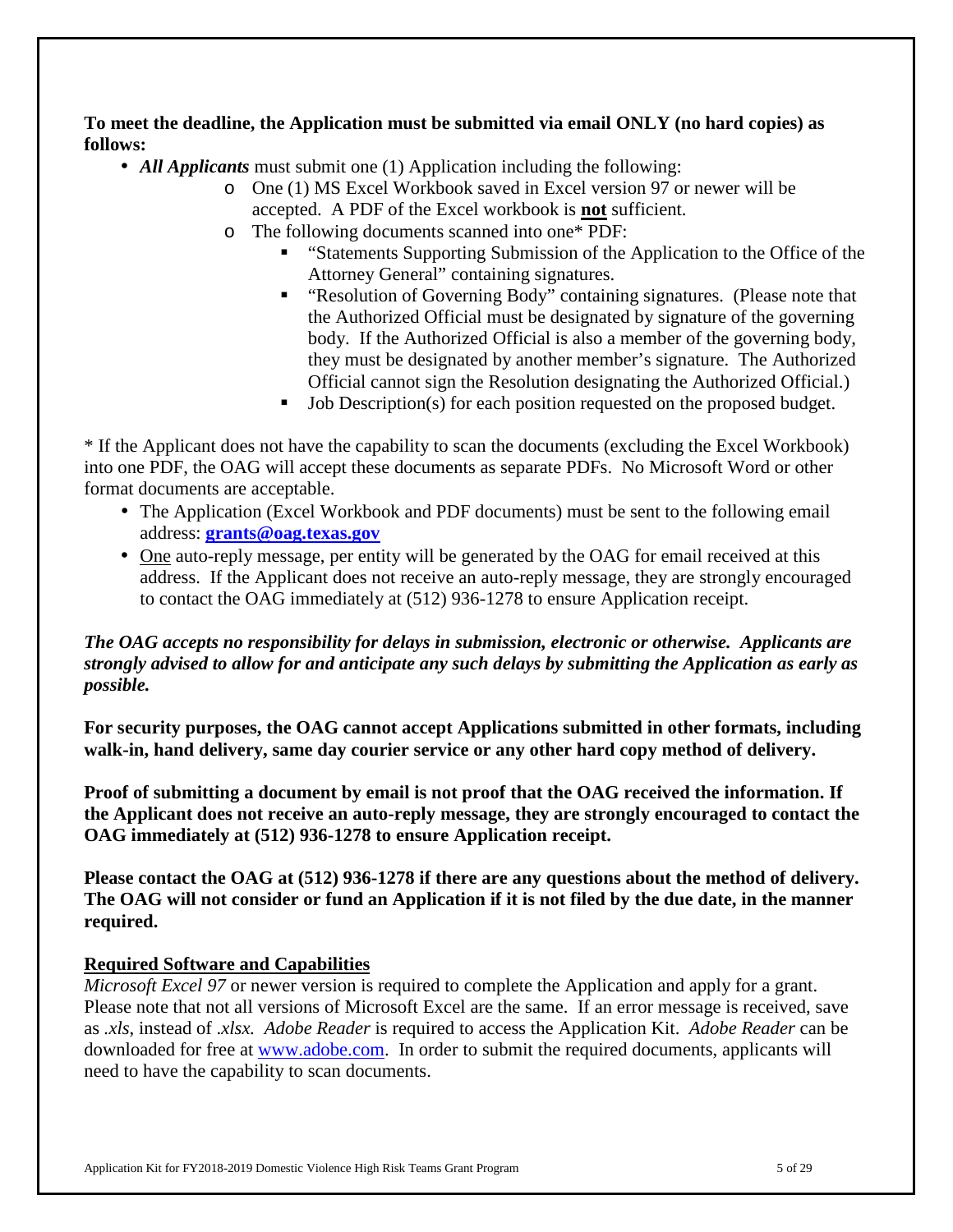### **Availability of Funds**

The source of funds is through a biennial appropriation by the Texas Legislature. All funding is contingent upon an appropriation to the OAG by the Texas Legislature. The OAG makes no commitment that an Application, once submitted, or a grant, once funded, will receive subsequent funding.

### **Grant Contract Period - Up to Two Years**

The term of this grant contract is up to two years on or after September 1, 2017 through August 31, 2019, subject to and contingent on funding and approval by the OAG. If the grant contract period extends for more than one state fiscal year, the grantee may be required to submit additional documentation relating to the second fiscal year of the grant contract period, including an updated budget. The OAG may base its decision for the second fiscal year funding amounts on the grantee's first year performance, including but not limited to: the timeliness and thoroughness of reporting, effective and efficient use of grant funds and the success of the project in meeting its goals.

### **Eligible Applicants**

**State Domestic Violence Coalitions:** a statewide nonprofit organization that has been identified as a state domestic violence coalition by a state or federal agency authorized to make that designation. Non-profit Applicants with 26 U.S.C. § 501(c)(3) status must be in good standing with the Comptroller of Public Accounts and "in existence" with the Secretary of State.

#### **Eligible Budget Categories**

- Personnel
- Fringe Benefits
- Professional & Consultant Services
- Travel
- Equipment
- Supplies
- Other Direct Operating Expenses
	- o Subgrants to local Domestic Violence High Risk Teams

### **Ineligible Costs**

Ineligible costs include, but are not limited to:

- Payment for overtime, dues, or lobbying
- Purchasing food and beverages except as allowed under Texas State Travel Guidelines
- Purchasing or leasing vehicles
- Purchasing promotional items or recreational activities
- Paying for travel that is unrelated to the direct delivery of services that supports the OAG funded program
- Paying consultants or vendors who participate directly in writing a grant application
- Paying any portion of the salary or any other compensation for an elected government official
- Payment of bad debt, fines or penalties
- Purchasing any other products or services the OAG identifies as inappropriate or unallowable
- Payments for sexual assault medical forensic examinations
- Payments for medical care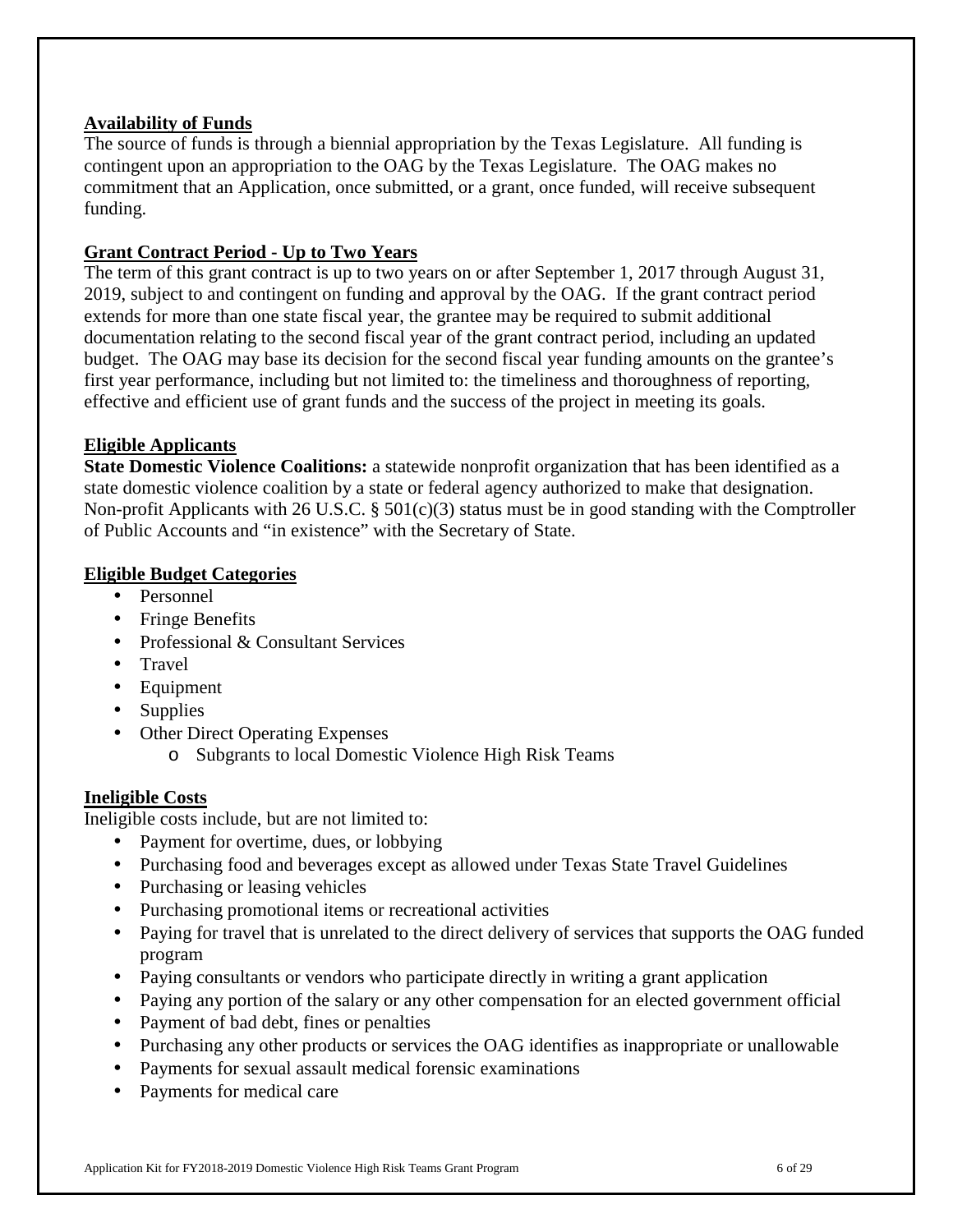- Payments for costs that have been reimbursed by the Crime Victims' Compensation Program
- Any unallowable costs set forth in state or federal cost principles

# **Ineligible Activities (not reimbursable)**

Ineligible activities include, but are not limited to:

- Research centered activities (does not include evaluation for program improvement)
- Prosecution based activities for any other purposes other than what is allowable under this application kit
- Law enforcement centered activities for any other purposes other than what is allowed under this application kit
- Probation activities that assist an offender
- Offender related activities, such as mediation or alcohol/drug abuse counseling
- Public Awareness Campaigns defined as a planned series of media/materials buys that are general in nature and intended to achieve a particular aim

# **Funding Levels**

For each fiscal year of the two-year grant term, the minimum and maximum amount the OAG will reimburse toward the Domestic Violence High Risk Teams Grant Program funded by this grant is \$300,000. Applications requesting an amount below the minimum or above the maximum may not be considered. If the application is awarded, the budget may be adjusted by the OAG to fit within the minimum and maximum amounts. The following table states the allowed funding allocation for this grant in each fiscal year.

| <b>Fiscal Year</b> | <b>Total Amount</b><br><b>Requested</b> | <b>Yearly Breakdown:</b><br>Programmatic<br><b>Funding for the State</b><br><b>Domestic Violence</b><br><b>Coalition</b> | <b>Yearly</b><br><b>Breakdown:</b><br><b>Required</b><br><b>Funding for</b><br><b>Subgrants</b> |
|--------------------|-----------------------------------------|--------------------------------------------------------------------------------------------------------------------------|-------------------------------------------------------------------------------------------------|
| 2018               | \$300,000                               | \$30,000                                                                                                                 | \$270,000                                                                                       |
| 2019               | \$300,000                               | \$30,000                                                                                                                 | \$270,000                                                                                       |

Applicant funding must include the following (for the amounts in the table above):

- Programmatic Funding for the State Domestic Violence Coalition costs allow for the management of Domestic Violence High Risk Teams program by the State Domestic Violence Coalition and includes budget categories of Personnel, Fringe, Professional & Consultant, Travel, Equipment, Supplies, and Other Direct Operating Expenses (ODOE).
- Required Funding for Subgrants is the amount of funds the State Domestic Violence Coalition must award to designated local Domestic Violence High Risk Teams.

# **Match Requirements**

There are no match requirements for the Domestic Violence High Risk Teams Grant Program.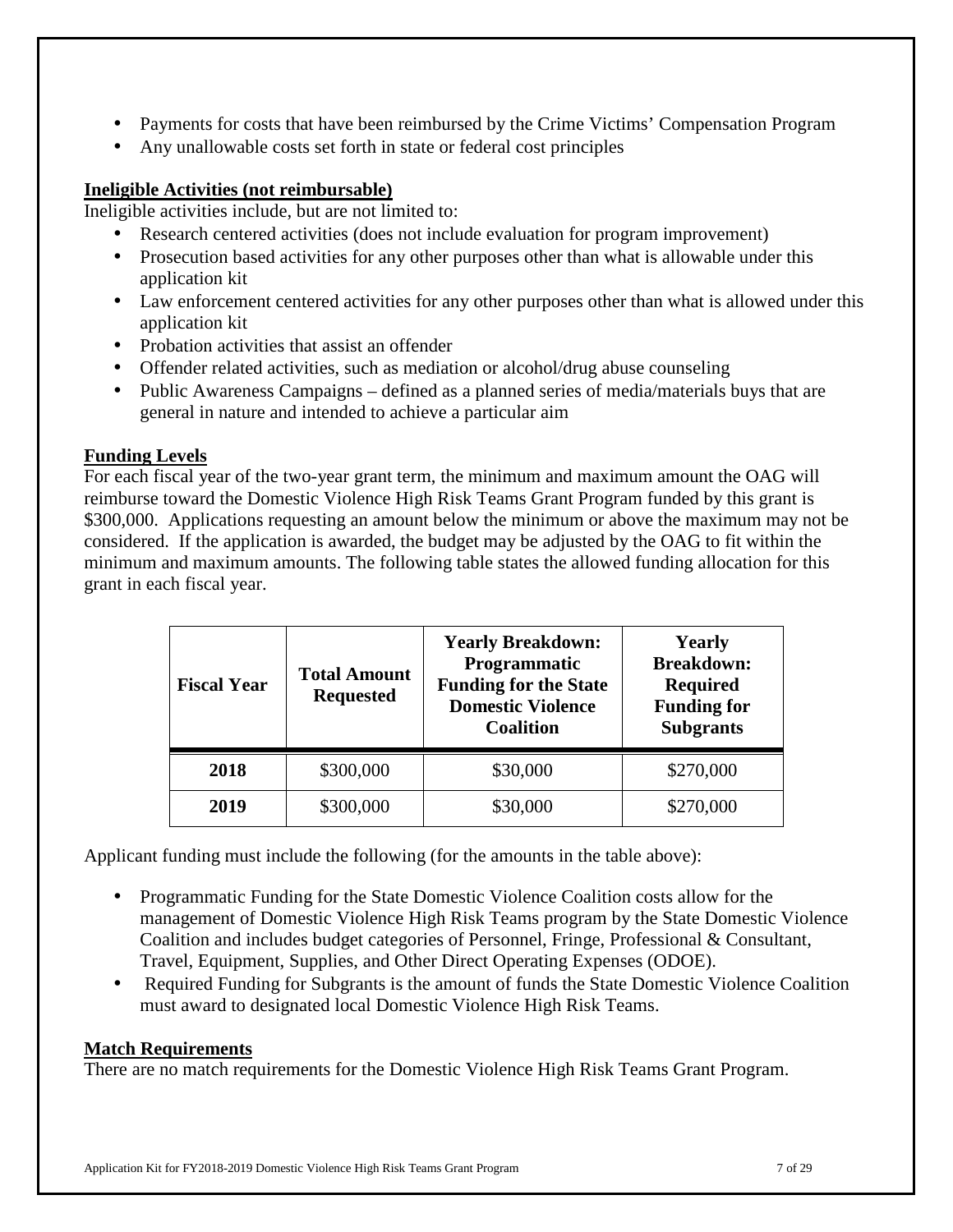### **Volunteer Requirements**

All Applicants are required to use volunteers in some way to support the mission of their organization. If the organization does not currently utilize volunteers, a plan must be described explaining how a volunteer program will be developed and implemented during the grant term.

If the Applicant currently uses volunteers, they must identify the role of a volunteer within the organization and describe program components related to recruitment, retention and training of volunteers.

### **State and Federal Requirements**

All Applicants should review and be familiar with the OAG administrative rules governing the Texas Crime Victim Services Grant Programs. These rules are published in Title 1, Texas Administrative Code, Chapter 62:

http://texreg.sos.state.tx.us/public/readtac\$ext.ViewTAC?tac\_view=4&ti=1&pt=3&ch=62

In addition to the OAG's administrative rules, Applicants should be familiar with the Uniform Grant Management Standards (UGMS) and relevant Code of Federal Regulations (CFR) that relate to state, and if applicable, federal grant funding.

UGMS can be found at:

- https://www.comptroller.texas.gov/purchasing/docs/ugms.pdf (Please note: The Texas Comptroller's office is currently working on revising UGMS. The release of the revised version may occur before or after this application kit has been released.)
- Uniform Administrative Requirements, Cost Principles, and Audit Requirements for Federal Awards 2 CFR 200 can be found at: http://www.ecfr.gov

### **Contact Information**

Assistance with technical questions about the Application Kit is available via:

- Email: Grants@oag.texas.gov
- Phone: (512) 936-1278

Email is the preferred method for submitting questions. Each person submitting a question should include their name, the name of the organization, an email address, a phone number and if applicable, the Unique Application Number. Please note that OAG staff cannot assist with writing Applications.

### **Purpose Areas**

The purpose of the Domestic Violence High Risk Teams Grant Program is to develop and provide statewide support for activities of Domestic Violence High Risk Teams in reducing or preventing incidents of domestic violence and providing domestic violence services to victims. Approved purpose activities may include:

- Identifying and contracting with sites in local communities that have the capacity to implement best practice models for high risk teams or expand existing Domestic Violence High Risk Teams;
- Evaluating funded site results;
- Identifying best practice models that may be implemented in other communities;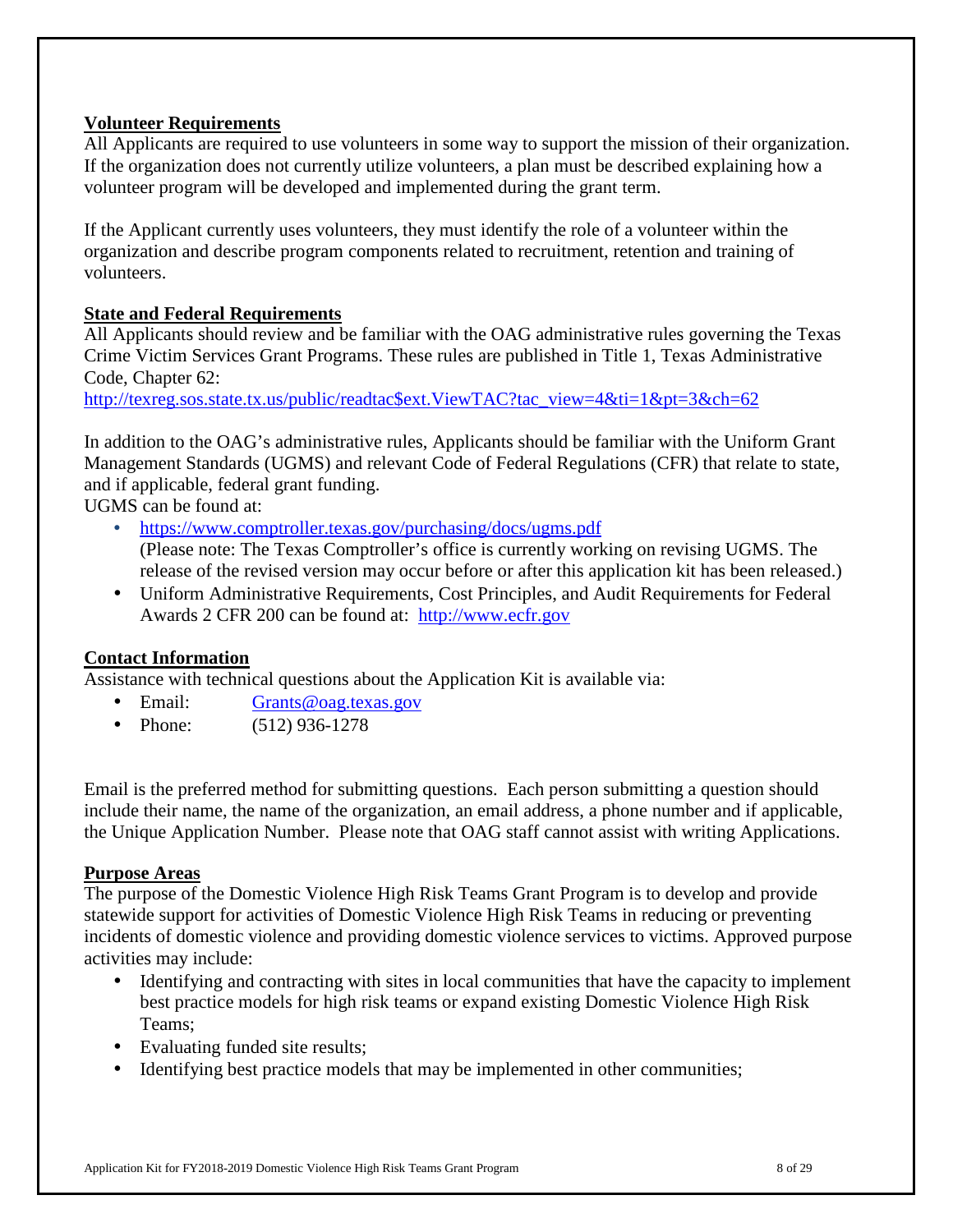- Providing technical assistance to communities interested in implementing Domestic Violence High Risk Teams;
- Making recommendations to improve the implementation and/or the expansion of Domestic Violence High Risk Teams in Texas.

### **Program Requirements**

Applicants must be able to award grants (subgrants) to high risk communities and conduct the following:

- Plan, develop and implement financial and management controls to effectively manage the delivery of and reimbursement to the recipient and subrecipients of allowable domestic violence related services;
- Maintain detailed programmatic and financial records and permit the OAG or the Office of the State Auditor to evaluate the appropriateness and accuracy of the financial and management controls;
- Have the sole right and responsibility to manage, control and make all decisions regarding planning, implementation, operation, and procurement and contracting for services;
- Require that the recipient and subrecipients fully comply with Article I, Section 31 of the Texas Constitution; the Texas Code of Criminal Procedure, Chapter 56; and any other applicable state or federal provisions relating to this grant program in implementing this contract;
- Establish and communicate to the recipient and subrecipients receiving contract funds the eligibility requirements that will be used to conduct eligibility screening for each individual seeking victim-related civil legal services; and
- Require that the recipient and subrecipients obtain audits in accordance with the State of Texas Single Audit Circular, and require that the audits are made by an independent auditor in accordance with generally accepted government auditing standards covering financial and compliance audits.

### **Review Process**

The OAG will review each complete Application filed by the deadline by an eligible Applicant.

- At any time during the review process, an OAG staff member may contact the Applicant for additional information.
- All areas of the budget are subject to review and approval by the OAG. Decisions related to the budget are based on both eligibility and reasonableness.

### **Scoring**

The OAG will make funding decisions that support the efficient and effective use of public funds. Scoring components may include, but are not limited to: information provided by the applicant on the organization's capacity, infrastructure, current knowledge, efforts, expertise and experience, and on the proposed project activities and budget.

# **Grant Decisions**

During the grant review and award process, the OAG may take into consideration other factors including whether the applicant has demonstrated acceptable past performance as a grantee in areas related to programmatic and financial stewardship of grant funds.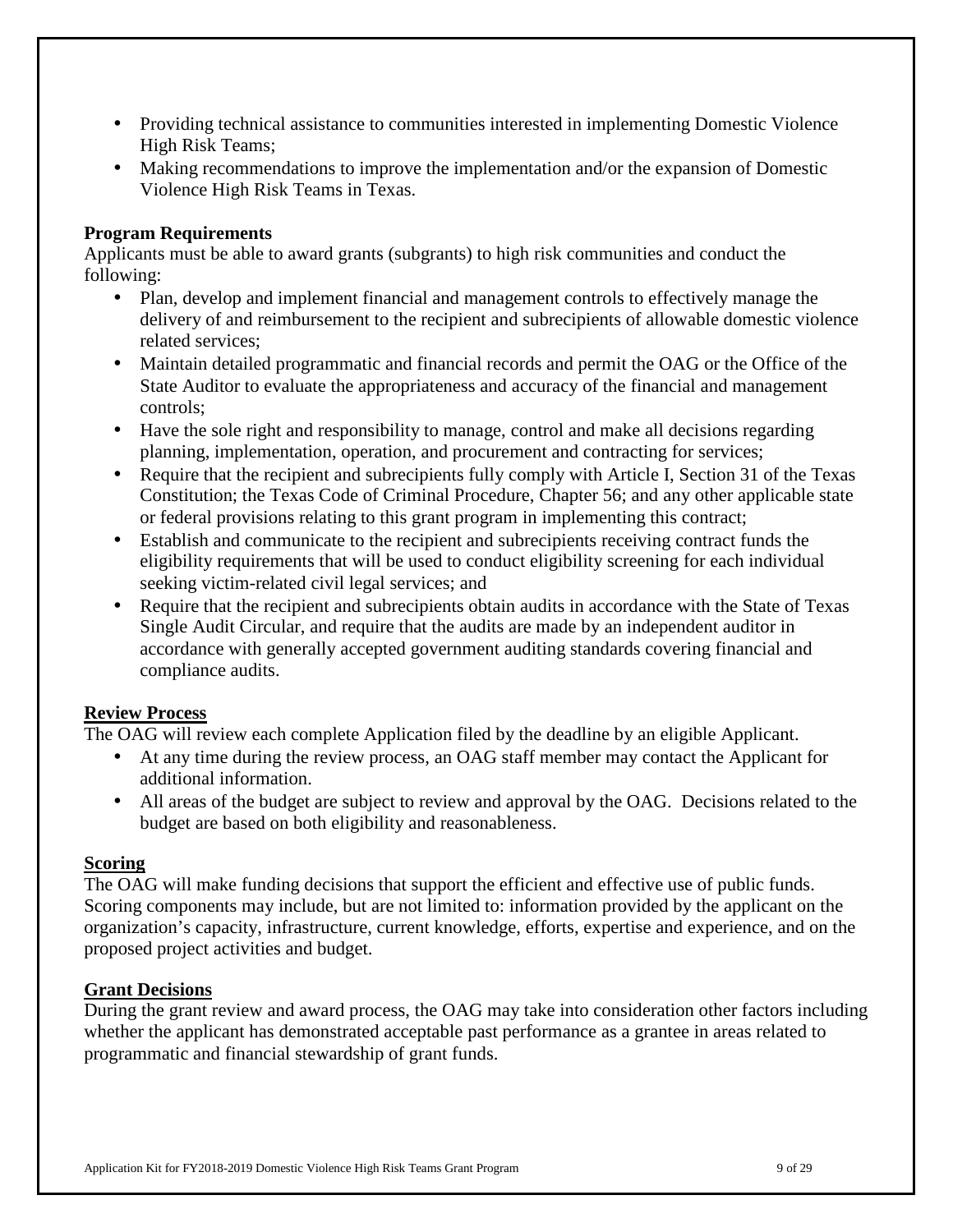The OAG may choose to award a grant contract from a different OAG funding source than that for which the Applicant applied.

The OAG is not obligated to award a grant at the total amount requested and/or within the budget categories requested. The OAG reserves the right to make awards at amounts above and/or below the stated funding levels.

All grant decisions including, but not limited to, eligibility, evaluation and review, and funding rest completely within the discretionary authority of the OAG. The decisions made by the OAG are final and are not subject to appeal.

### **Funding Priority**

The OAG reserves the right to consider all other appropriations or funding an Applicant currently receives when making funding decisions. The OAG may give priority to Applicants that do not receive other sources of funding, including funding that originates from the OAG.

#### **Grant Award Notification**

The Applicant shall be notified in writing of the OAG's decision regarding a grant award.

The OAG may utilize a grant contract document and/or a notice of grant document once a decision is made to award a grant. The Applicant will be given a deadline to accept the grant award and to return the appropriate document to the OAG within the time prescribed by the OAG. An Applicant's failure to return the signed document to the OAG within the prescribed time period will be construed as a rejection of the grant award, and the OAG may de-obligate funds.

### **Special Conditions**

The OAG may assign special conditions at the time of the award. Until satisfied, these special conditions may affect the Applicant's ability to receive funds. If special conditions are not resolved, the OAG may de-obligate up to the entire amount of the grant award.

#### **Reporting Requirements**

If an Application is funded, grantees will be required to report to the OAG quarterly, in the manner and schedule as determined by the OAG. Quarterly statistical reports are due no later than the 30<sup>th</sup> day of each month following the end of the quarter. The four quarters end on the last day of the month of November, February, May and August. Reporting on grant project activities via quarterly Performance Reports will be required. If reports are not submitted by the established dates, this may affect the Applicant's ability to receive reimbursement.

### **Method of Payment**

OAG grants are paid on a cost-reimbursement basis.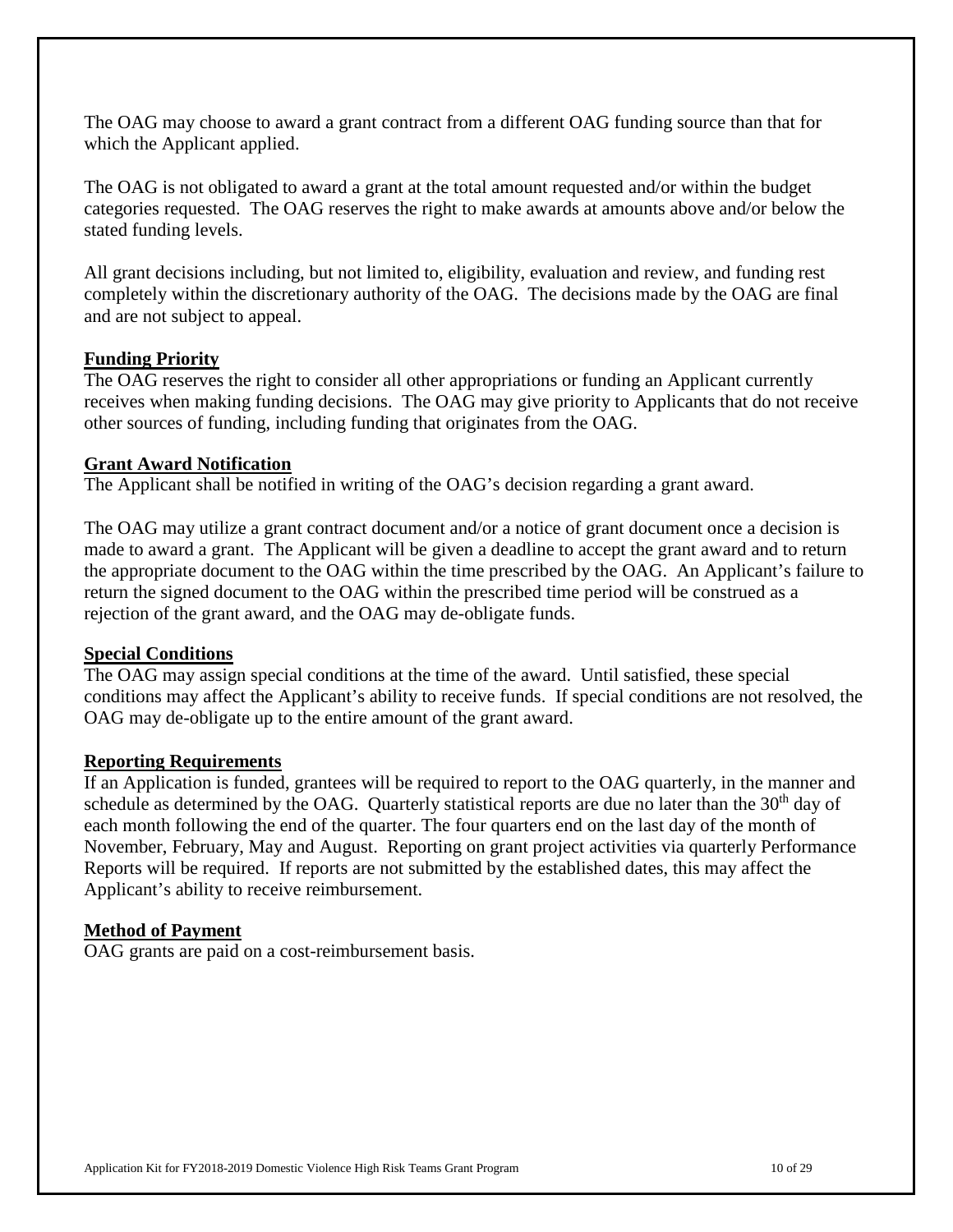# **II. DEFINITIONS**

**Advertising Costs –** the cost of advertising media and corollary administrative costs. Advertising media include magazines, newspapers, radio and television, direct mail, exhibits, electronic or computer transmittals and the like. Most advertising costs are unallowable for grant purposes and are only allowable if related to and necessary for performance of the grant, i.e. recruitment of personnel, procurement of goods and services, disposal of surplus materials, other specific purposes necessary to meet the requirements of the grant project, or the availability of services.

**Alternate Designee** – The person designated by the Authorized Official to sign invoices for the agency (i.e., Authorized Official, Executive Director, Financial Director, Auditor, Treasurer, etc.).

**Authorized Official –** Each grantee must designate an Authorized Official. The authorized official may not be the same person as the grant contact. The authorized official is the person authorized to apply for, accept, decline, or cancel the grant for the grantee. This person signs all grant contracts and financial forms as well as any other official documents related to the grant. This person may be, for example, the executive director of the entity, a county judge, or the designee authorized by the governing body in a resolution.

**Contract Staff–** individuals that are not employed by the organization but are hired contractors of the organization to carry out specific work for the grant.

**Equipment –** an article of non-expendable, tangible personal property having a useful life of more than one (1) year and a per unit acquisition cost which equals the lesser of the capitalization level established by the grantee for financial statement purposes or \$5,000.

**Employee –** a person under the direction and supervision of the organization, who is on the payroll of the organization and for whom the organization is required to pay applicable income withholding taxes.

Fiscal Year – Texas state fiscal year, beginning on September 1<sup>st</sup> and ending on August 31<sup>st</sup>.

**Fringe Benefits** – compensation or other benefits provided by the employer to the employee at no charge that is above and beyond salary or wages. Examples include health plans, life insurance, leave, pensions, unemployment benefit plans, and employer's portion of payroll tax.

**Grant Contact – e**ach grantee must designate a Grant Contact. The grant contact may not be the same person as the Authorized Official. The grant contact must be an employee of the grantee who is responsible for operating and monitoring the project and who is able to readily answer questions about the project's day-to-day activities. All grant related information will be sent to the grant contact.

**Mileage –** per mile cost when traveling by car may be reimbursed according to the Texas State Travel Guidelines, unless a grantee's travel policy provides a lesser reimbursement.

**Other Direct Operating Expenses** – costs not included in other budget categories and which are directly related to the day-to-day operation of the grant program. Other direct operating expenses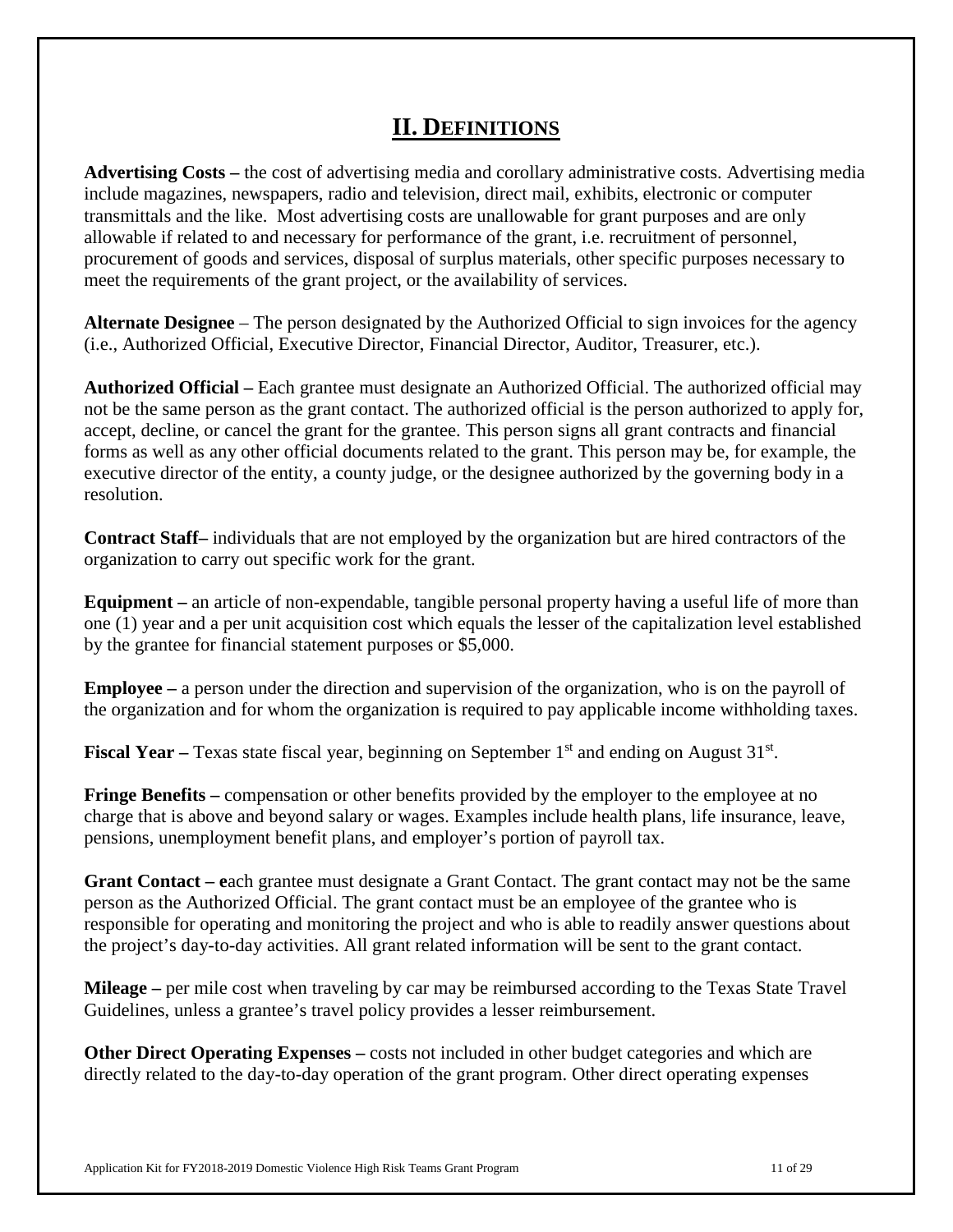include, but are not limited to, conference registration, rent, utilities, janitorial supplies, liability insurance, and communication.

**Per Diem – (NEW)** actual meal expense incurred on an overnight stay in which the grantee travels outside of their designated headquarters may be reimbursed according to the Texas State Travel Guidelines, unless a grantee's travel policy provides a lesser reimbursement.

**Personnel -** employees of this organization that will be funded by this grant. See "Employee".

**Professional & Consultant Services –** service for which the grantee uses an outside source for necessary support. Professional & Consultant Services include, but are not limited to tax services, accounting services, counseling, legal services, and computer support.

**Project Financial Officer** – This person has primary responsibility for overseeing the financial operations of the grant project and may or may not be the same as the organization's highest financial position. This person may be, for example, the chief financial officer, finance director, county auditor, comptroller or board treasurer.

**Promotional Items** – articles of merchandise that are branded with a logo and used in marketing and communication programs. They are usually given away to promote a company, corporate image, brand, or event. Most promotional items are unallowable expenditures for grant purposes and are only allowable if the item is informational and/or instructional in nature and thus provides a public service.

**Resolution of Governing Body** - a formal written statement of an official body that is the governing authority of an agency.

**Salary –** the total compensation, not including fringe benefits, earned by the employee without regard to funding source.

**Special Conditions** - placed on a grant because of a need for information, clarification, or submission of an outstanding requirement of the grant that may result in a financial hold being placed on the OAG grant program. Special conditions may be placed on a grant at anytime with or without notice.

**State Domestic Violence Coalition** – a statewide nonprofit organization that has been identified as a domestic violence coalition by a state or federal agency authorized to make that designation.

**State Domestic Violence High Risk Team** – a multidisciplinary team that coordinates efforts to increase the safety of victims of family violence, as that term is defined by Section 71.004, Family Code, by monitoring and containing perpetrators while providing victims services. The team may be composed of law enforcement officers, prosecutors, community supervision and corrections departments, victim advocates, nonprofit organizations that provide services or shelter to victims of family violence and medical personnel.

**Supplies –** consumable items directly related to the day to day operations of the grant program. Allowable items include, but are not limited to, office supplies, paper, postage, education resource materials, printers, projectors, laptops, and computers.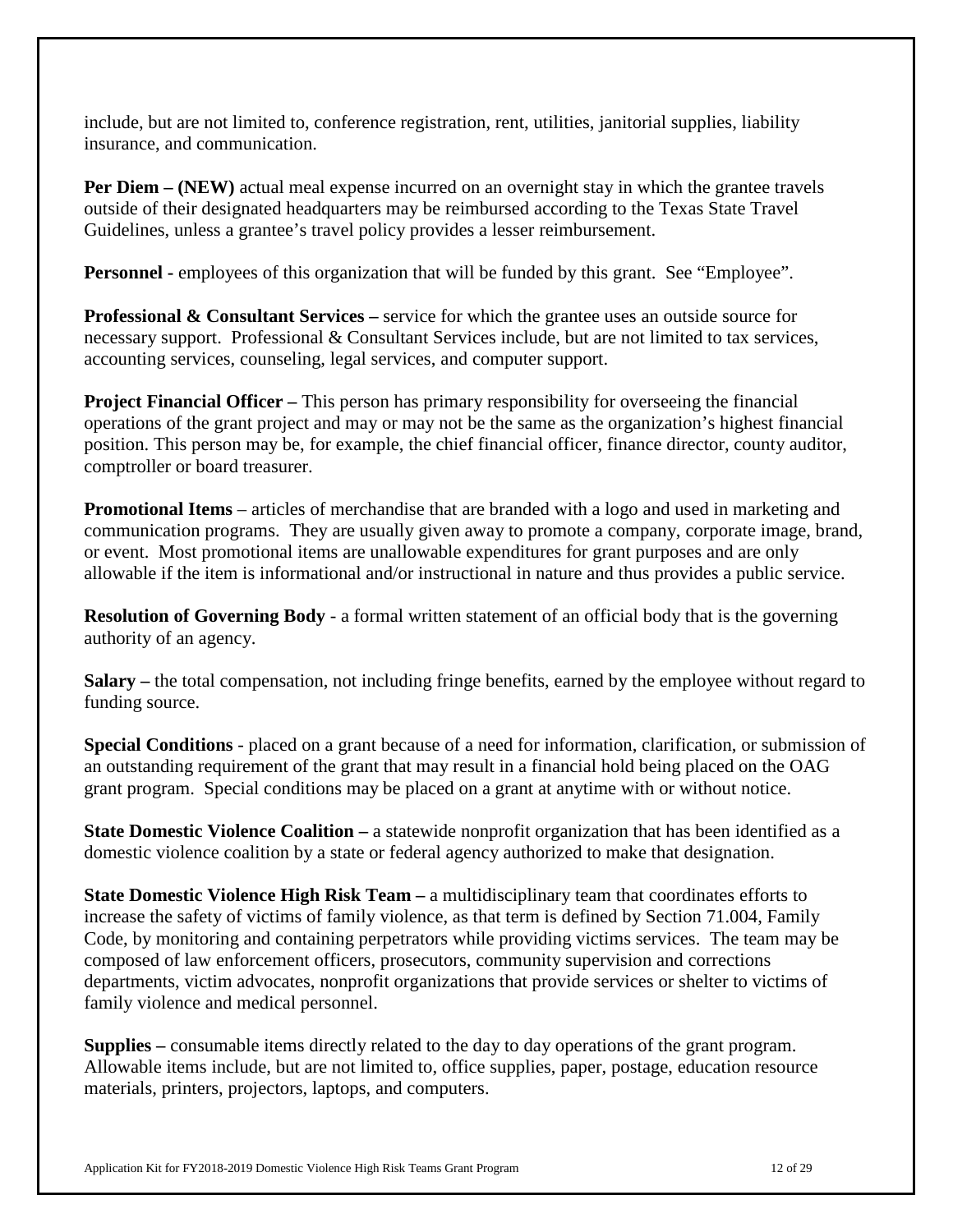**Unique Application Number (UAN) –** this number will be assigned by the OAG after an Applicant has completed the required on-line Application Registration for this grant opportunity. The UAN will be used by the OAG to track the receipt of Applications from registered Applicants. The assigned UAN must be included on all Application documents submitted to the OAG.

**Volunteer** – a person who contributes a service without pay.

Application Kit for FY2018-2019 Domestic Violence High Risk Teams Grant Program 13 of 29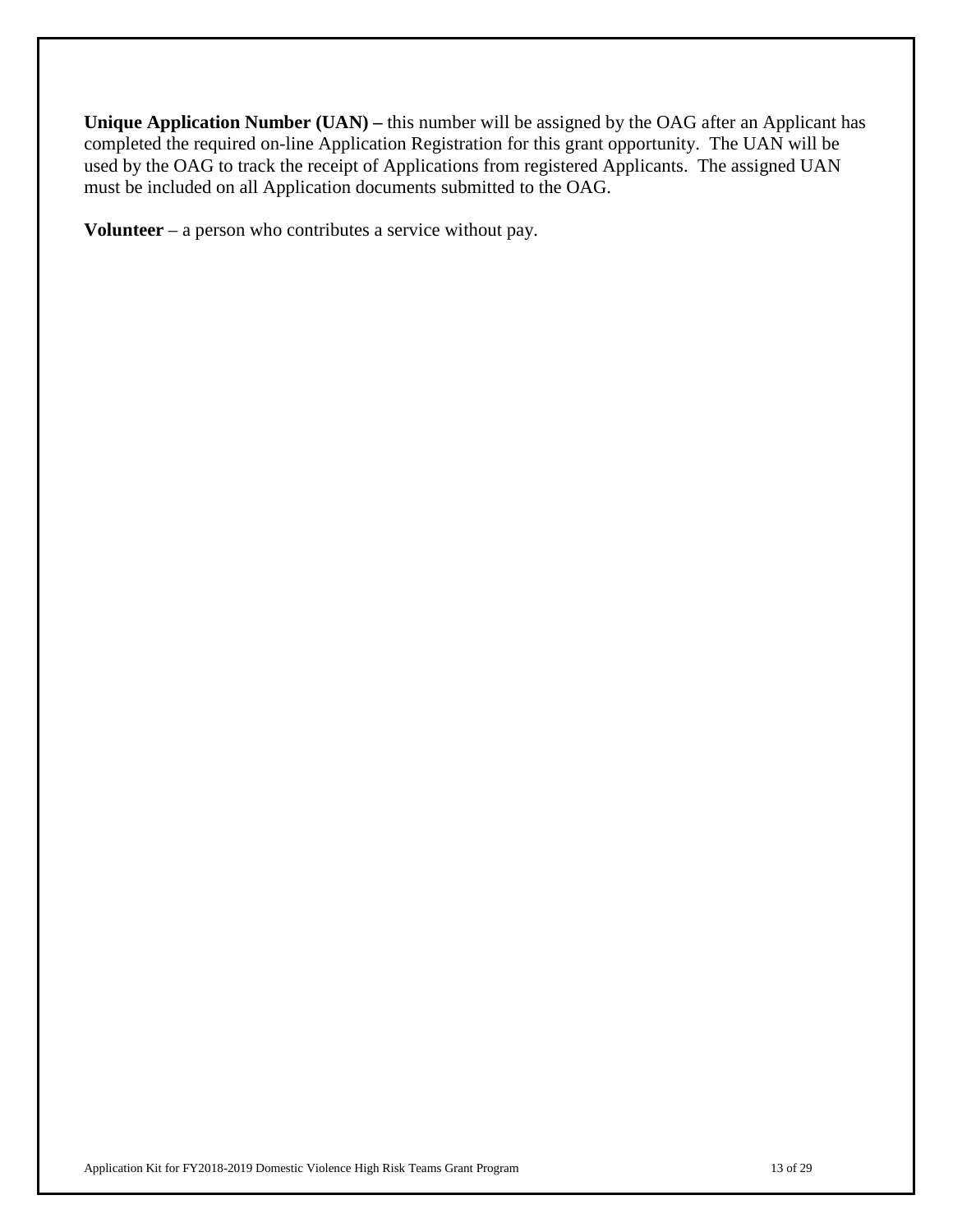# **III. Specific Instructions for Tabs in Excel Workbook**

**For all Tabs, answer the questions only in the space provided. Only answers that appear in the specific text box will be read or scored. Do not write answers beyond the space provided or attach additional pages; they will not be read or scored.** 

Each time a new tab is selected, make sure to scroll up to the top as well as across the Tab to ensure all cells are viewed.

In order to cut and paste text into a cell, it may be necessary to double click the cursor into the cell, rather than simply selecting the cell.

**Not all questions on this Application have instructions listed below, these are to clarify and provide specific information where necessary. Be sure to answer every question in the Excel document.** 

# **TAB A – NARRATIVE QUESTIONS**

# **2. Eligibility Questions through 10. Budget Narrative**

All responses must fit in the text boxes provided when the Application is printed. Any information that does not appear in the text box will not be reviewed or scored. It is highly recommended that you write your response on a separate document, then cut and paste into the Excel document. If you are uncertain whether a response fits in the space provided, use the "print preview" function of your computer or print out the responsive page to confirm.

# **TAB B – BUDGET CALCULATION**

### *Note:*

- *Programmatic Funding for the State Domestic Violence Coalition costs allow for the management of Domestic Violence High Risk Teams program by the State Domestic Violence Coalition and includes budget categories of Personnel, Fringe, Professional & Consultant, Travel, Equipment, Supplies, and Other Direct Operating Expenses (ODOE).*
- • *Required Funding for Subgrants is the amount of funds the State Domestic Violence Coalition must award to designated local Domestic Violence High Risk Teams should be entered in the Domestic Violence High Risk Teams (Subgrants) line item in ODOE.*

### **11. PERSONNEL AND FRINGE BENEFITS**

- Each Applicant is limited to no more than 10 positions.
- Each position listed on the budget can only be associated with one employee. If job sharing, list each position on the budget separately as many times as necessary regardless of time allocated to grant.
- Priority positions should be listed first. Staff Position/Title #1 is highest priority and Staff Position/Title #10 is lowest priority.
- Any hours over forty (40) hours in a week are unallowable by this grant.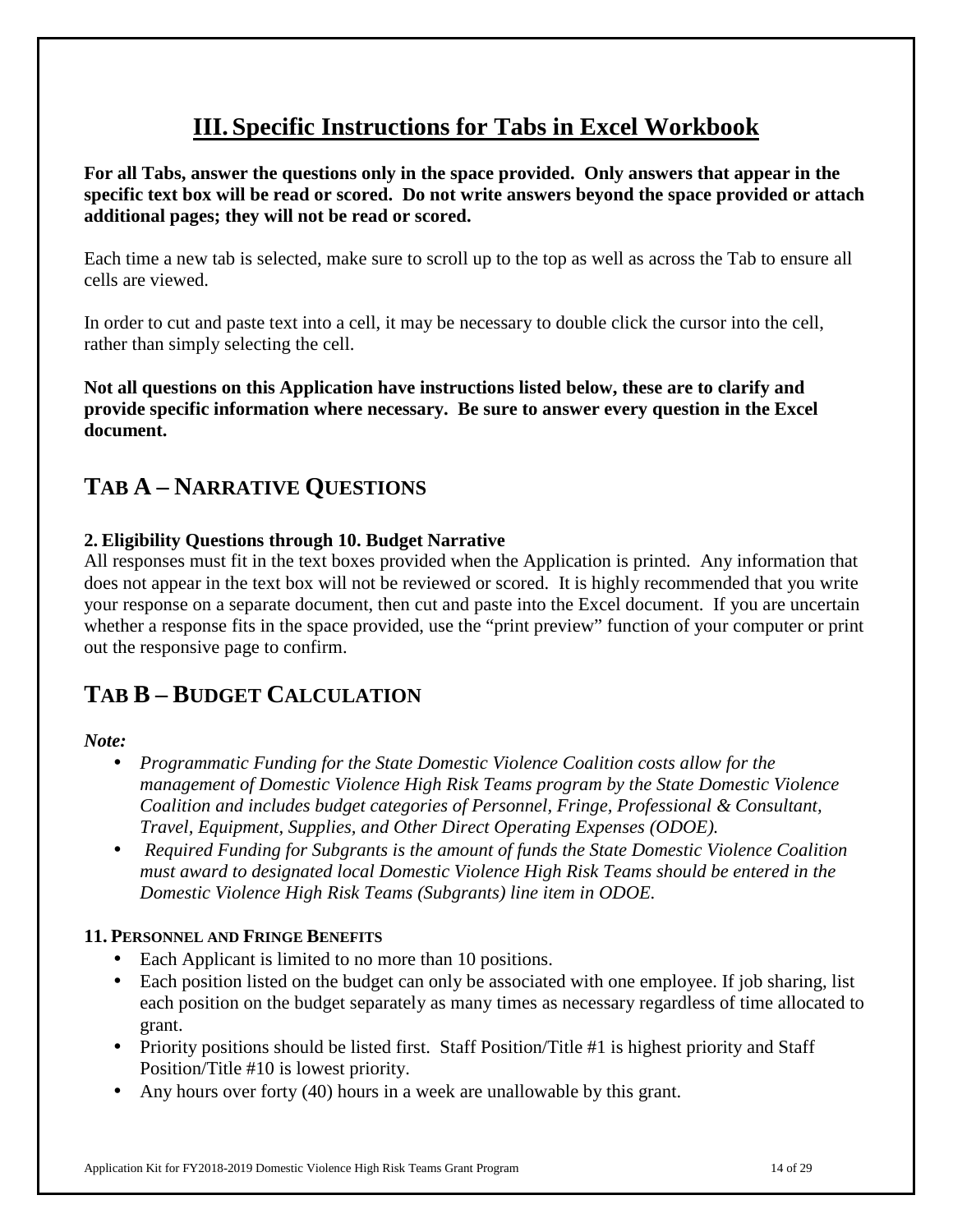- Job Descriptions are required and must be submitted for all positions requesting funding. Job descriptions must reflect activities that relate to the project's goals and must be appropriately proportionate to the time spent on the Domestic Violence High Risk Teams Grant Program. Job Descriptions must include a breakdown of activities by time for activities funded by the grant. (See Application Submission section for required documentation.)
- The personnel budget category must include employees' salaries only and not compensation for independent contractors. See the General Definitions section of this Application Kit for a definition of "employee".
- Salaries for grant funded positions must be reasonable for activities funded on the grant. Salaries may be subject to OAG review.
- Fringe benefits should only be included for the position(s) listed in the Personnel budget category.
- An organization must provide grant funded personnel the same fringe benefits provided to all other non-grant funded personnel, and it should be offered/covered in the organization's written personnel policies regardless of whether the costs for fringe benefits are paid through that OAG grant.
- Fringe benefits must comply with the organization's written personnel policies regarding fringe benefits.
- Grantees must agree to comply with the Uniform Grant Management Standards (UGMS), Texas Administrative Code (TAC), 2 C.F.R. 200 titled Uniform Administrative Requirements, Cost Principles, and Audit Requirements for Federal Awards (Uniform Guidance).

# **11.1 FY 2018 Position Narrative**

Provide a summary justification for each position in Section 7.1 Position Narrative. This should include how each position supports the goal of the grant.

# **11.2 FY 2019 Position Narrative**

Provide a summary justification for each position in Section 7.2 Position Narrative. This should include how each position supports the goal of the grant.

# **12. Professional & Consultant Services**

- "Professional & Consultant Services" is defined as a service for which the grantee uses an outside source for necessary support. Professional & Consultant Services include, but are not limited to, tax services, accounting services, counseling, legal services, and computer support.
- This category is appropriate when contracting with an individual or organization to provide professional services (e.g., training, expert consultant, etc.) for a fee but not as an employee of the grantee organization.
- Any contract or agreement entered into by a grantee that obligates grant funds must be in writing and consistent with Texas contract law.
- Grantees must maintain adequate documentation supporting budget items for a contractor's time, services, travel expenses and rates of compensation. Grantees must establish a contract administration and monitoring system to regularly and consistently ensure contract deliverables are provided as specified in the contract.
- Grant funds may not be used to pay Professional & Consultant services for a person or vendor who participated directly in writing a grant Application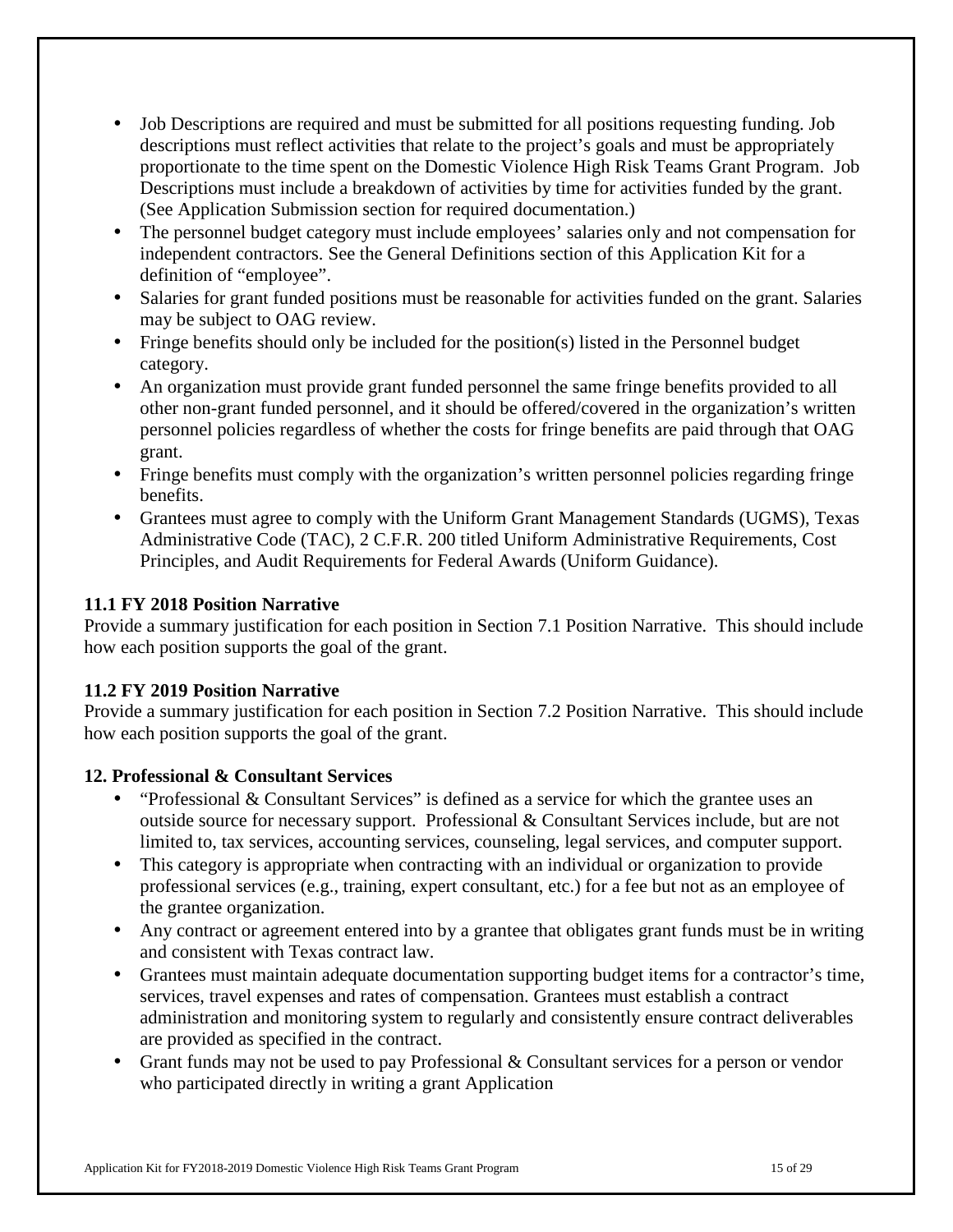# **12.1 FY 2018 Professional and Consultant Services Narrative**

Provide a summary justification for each item. This should include how it supports the goal of the grant.

### **12.2 FY 2019 Professional and Consultant Services Narrative**

Provide a summary justification for each item. This should include how it supports the goal of the grant.

### **13. Travel**

- Travel expenses must be reasonable and necessary for activities funded on the grant.
- Grant funds requested in the travel category should be for grant related travel performed by grant funded staff and volunteers assigned to the grant only.
- Travel must relate directly to the delivery of services that supports the program funded by the OAG grant.
- Enter the name of the training event, the positions attending the training (separated by a comma), the total cost of travel by expense type (ie: Airfare/Mileage, Hotel, etc.), and the % requested by this OAG grant in the % column.
- Cost Requested by this OAG Grant will autofill based on expenses and percentage requested.
- Lodging, mileage, car rental, airfare, and parking may be reimbursed according to the Texas State Travel Guidelines, unless a grantee's travel policy provides for a lesser reimbursement. The reimbursement rate for these expenses can be found in the Texas State Travel Guidelines at: https://fmx.cpa.state.tx.us/fm/travel/travelrates.php
- For this grant, per diem is limited to actual expenses and is reimbursable according to the Comptroller of Public Accounts guidelines, for overnight travel unless a grantee's travel policy provides for a lesser reimbursement. Per Diem is unallowable for non-overnight travel for this grant.
- Hotel tax should be included under the Misc./Hotel Tax line.
- If mileage is to be paid, provide the number of miles and the cost per mile, not to exceed the Texas State Travel Guidelines, in the justification under 12.1 FY 2018 Travel Narrative and/or 12.2 FY 2019 Travel Narrative section.
- Grant funds may be used to pay for out-of-state travel with prior approval from your Grant Manager.
- Do not include conference registration fees in the travel budget category. Conference registration fees should be listed in the "Other Direct Operating Expenses" budget category.

### **13.1 FY 2018 Travel Narrative**

Provide a summary justification describing the travel grant funded persons will perform. This should include the location to be traveled to, the number of trips planned, the title of the grant funded persons who will be making the trips, and how the travel supports the goal of the grant.

### **13.2 FY 2019 Travel Narrative**

Provide a summary justification describing the travel staff members will perform. This should include the travel location, the number of trips planned, the title of the grant funded persons who will be making the trips, and how the travel supports the goal of the grant.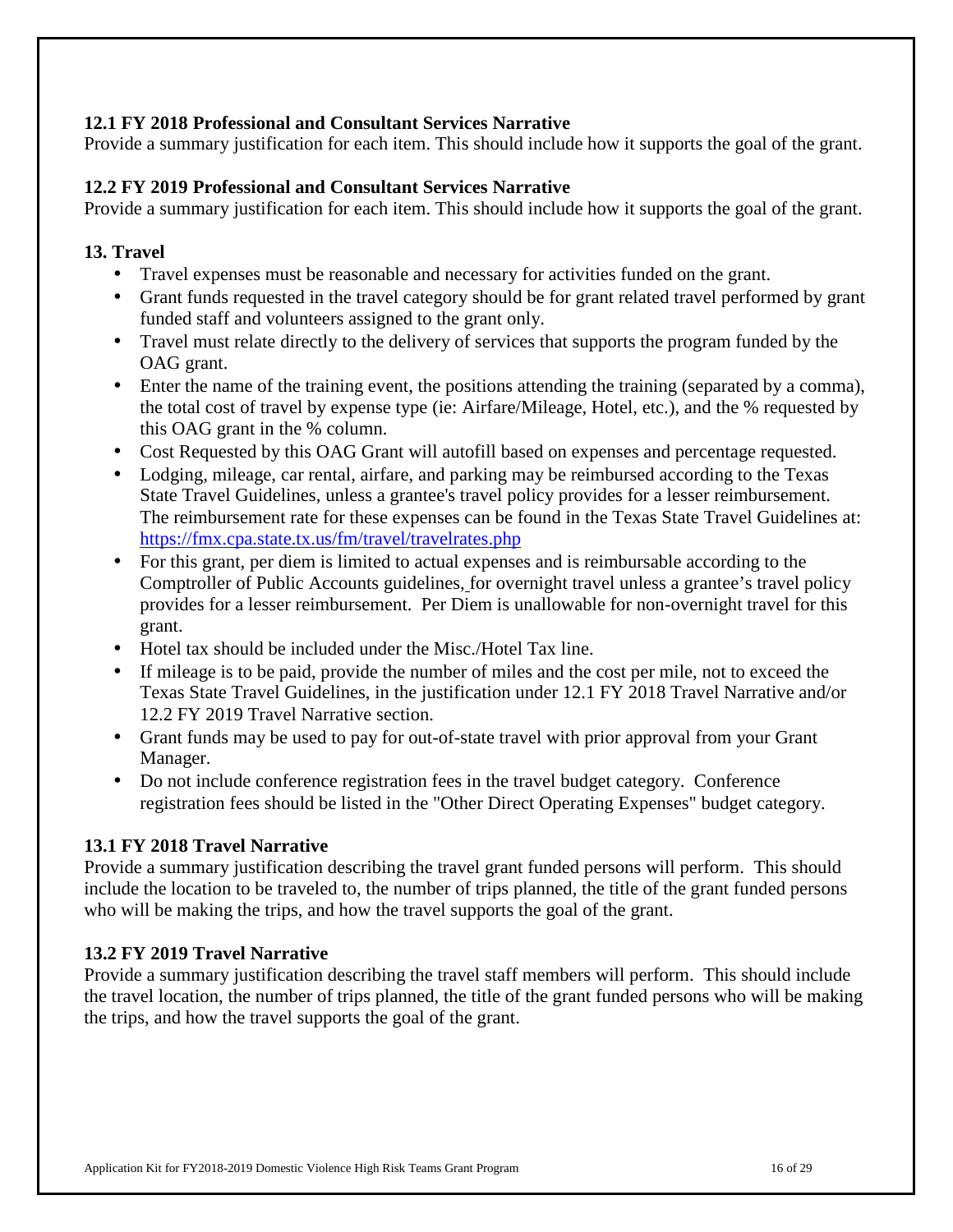### **14. Equipment**

- "Equipment" is defined as an article of non-expendable, tangible personal property having a useful life of more than one (1) year and a per unit acquisition cost which equals the lesser of the capitalization level established by the grantee for financial statement purposes or \$5,000.
- A grantee may use equipment paid with OAG funds only for grant related purposes.
- Do not include maintenance or rental fees for equipment in the equipment budget category. Equipment maintenance or rental fees should be listed in the "Other Direct Operating Expenses" budget category.
- Enter the % of the total cost allocated to this grant project in the % column of the Equipment Chart.
- Do not include computers in the equipment budget category. Computers should be listed in the supplies budget category under its own line item.

### **14.1 FY 2018 Equipment Narrative**

Provide a summary justification for each item. This should include the title of the grant funded persons who will be using each piece of equipment and how the use supports the goal of the grant.

### **14.2 FY 2019 Equipment Narrative**

Provide a summary justification for each item. This should include the title of the grant funded persons who will be using each piece of equipment and how the use supports the goal of the grant.

#### **15. Supplies**

- "Supplies" is defined as consumable items directly related to the day-to-day operation of the grant program. Allowable items include, but are not limited to, office supplies, paper, postage, and education resource materials, as appropriate.
- The OAG will not approve funds for the purchase of program promotional items or recreational activities.
- Computers, regardless of cost, should be included under supplies and should be listed under its own line item.
- Costs for supplies should be allocated for grant funded persons listed on this Application.
- Enter the % of the total cost allocated to this grant project in the % column of the Supplies Chart.
- Each Applicant is required to have access to a computer in order to perform data collection and reporting to the OAG. If the Applicant does not currently have a computer, then one may be budgeted as part of this grant or secured through other means.
- Furniture, regardless of cost, should be included under supplies.

### **15.1 FY 2018 Supplies Narrative**

Provide a summary justification for each item. This should include how it supports the goal of the grant.

### **15.2 FY 2019 Supplies Narrative**

Provide a summary justification for each item. This should include how it supports the goal of the grant.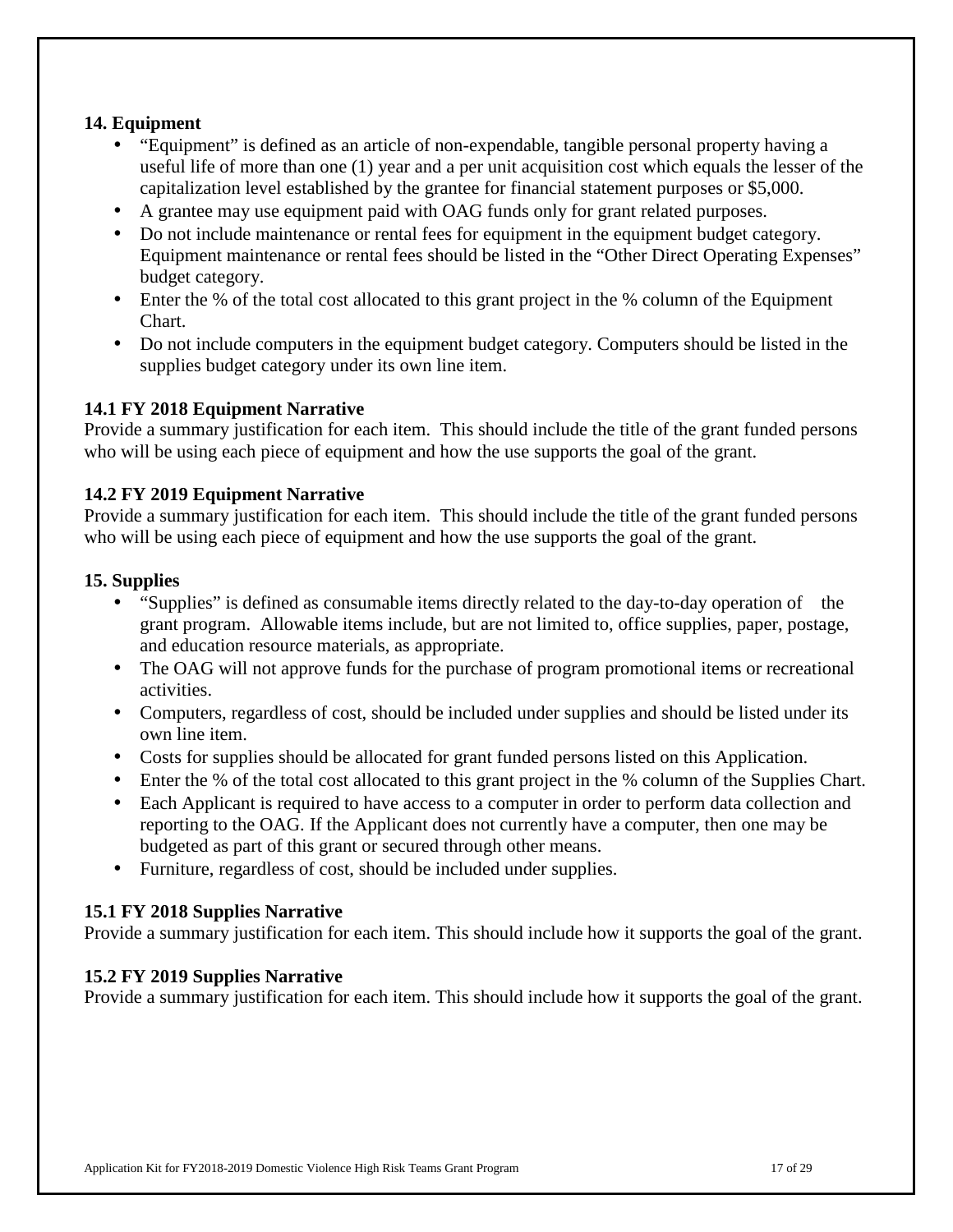### **16. Other Direct Operating Expenses (ODOE)**

- "Other Direct Operating Expenses" is defined as those costs not included in other budget categories and are directly related to the day-to-day operation of the grant program. Examples: Utilities, rent, insurance, security fees, or maintenance fees.
- Registration fees for conferences and other training sessions should be included in this category. List the name of the conference and/or training to be attended.
- Funds may not be used to purchase food and beverages.
- Enter the % of the total cost allocated to this grant project in the % column of the Other Direct Operating Expenses Chart.
- Funding for Domestic Violence High Risk Teams (Subgrants) should be entered under this category. Percentage requested by grant has been prefilled in at 100% by the OAG.

### **ODOE and Cost Allocation**

Grantees often share program expenses with more than one funding source. Listed below are four allowable allocation methods and examples of how the allocation can be applied to the appropriate funding source.

- Other Direct Operating Expenses that benefit more than one grant should be allocated proportionately to the benefit or service received. The method used to allocate cost should be a reasonable and measurable means of distributing the cost to those grants, and consistently applied to the type of cost.
- It is acceptable to use different allocation methods for different types of ODOE expense, as long as the allocation method is applied consistently for those expenses.
- Four common and acceptable allocation methods for ODOE expenses are: (1) funding, (2) fulltime equivalents (FTE), (3) square footage, and (4) direct use. Allowable methods related to specific costs are shown in the chart below: This chart is an example of using different allocation methods for different specific costs.

|                  |                |             | <b>Square</b> |                   |
|------------------|----------------|-------------|---------------|-------------------|
| <b>Cost Type</b> | <b>Funding</b> | <b>FTE</b>  | Footage       | <b>Direct Use</b> |
| Copiers          | X              | X           |               | X                 |
| Data Line        | X              | X           |               |                   |
| Equip            |                |             |               |                   |
| Maintenance      | X              | X           |               |                   |
| Janitorial       | $\mathbf{x}$   | X           | $\mathbf x$   |                   |
| Postage          | X              | X           |               | X                 |
| Printing         | X              | X           |               | $\mathbf X$       |
| Rent             | $\mathbf x$    | $\mathbf x$ | $\mathbf x$   |                   |
| Telephones       | X              | X           |               |                   |
| <b>Utilities</b> | X              | $\mathbf x$ | X             |                   |

# **ALLOWABLE ALLOCATION METHODS**

*The following are descriptions and examples of the acceptable methods:*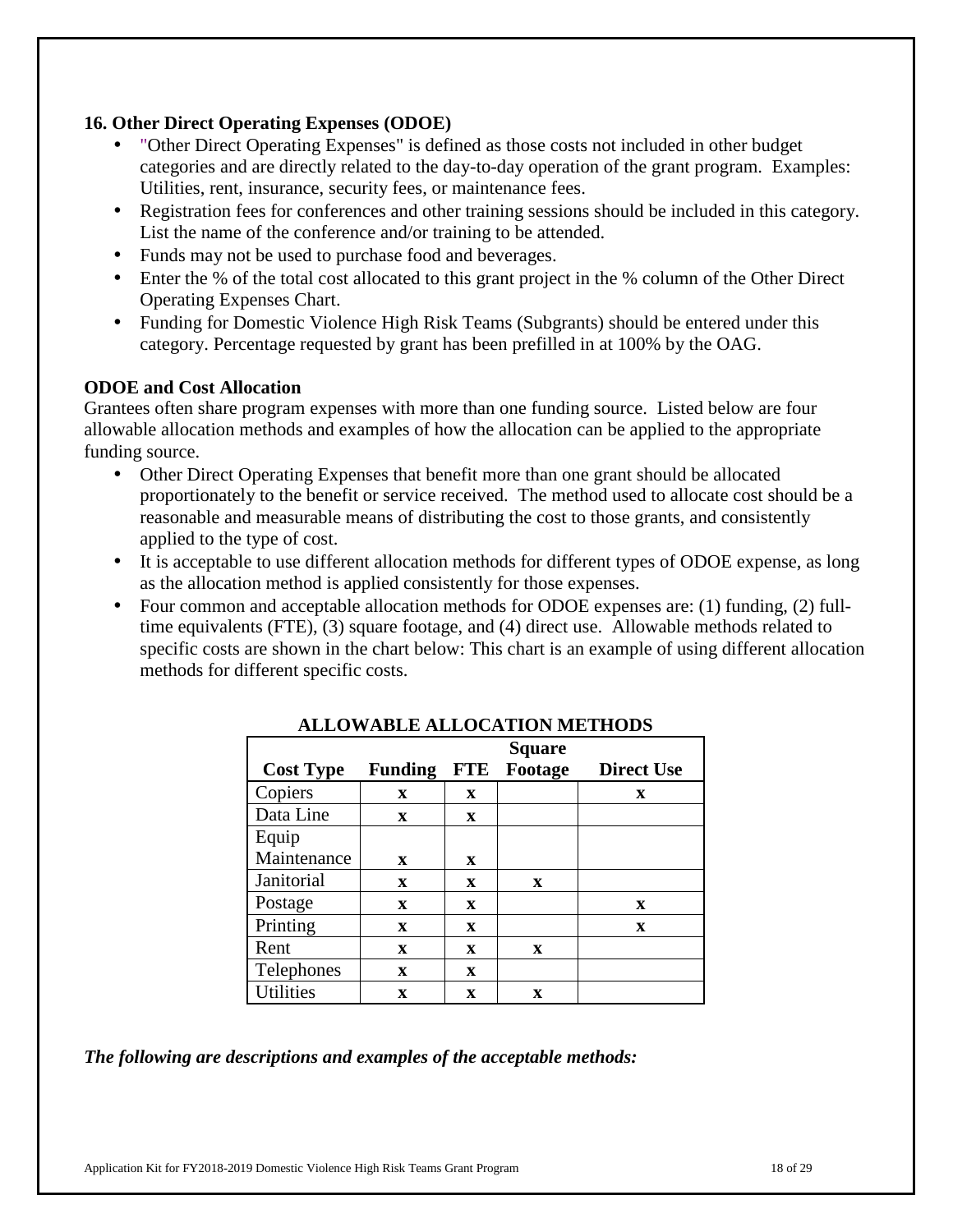*(1) Funding Source Based:* The proportion of expense borne by each funding source is allocated based on the proportion of funding provided. For example:

| <b>Funding Source Based Example</b>                  |           |  |
|------------------------------------------------------|-----------|--|
| Total Operating Budget of Grantee A                  | \$475,000 |  |
| <b>OAG</b> Grant Funds                               | \$75,000  |  |
| $75,000 \div 475,000 = 0.16$                         |           |  |
| OAG Grant portion of the expense $= 16\%$            |           |  |
| The OAG Grant should not be charged more than the    |           |  |
| allowable ODOE costs. In this example, the allowable |           |  |
| portion is 16% of the total cost.                    |           |  |

*(2) Full-time equivalents (FTE) Based:* FTE is the numerical representation of full and part-time work activities. A person working full-time represents 1.00 FTE; a person working half-time represents .50 FTE.

# *Steps to calculate the annual number of FTEs:*

- 1. Determine the total number of hours worked for all employees.
- 2. Divide that number by 2080 to calculate at the overall total number of FTEs.
- 3. To obtain the number of FTEs charged to the grant, determine the total number of hours to be directly charged to the grant and divide by 2080.
- 4. To obtain percentage of the grant FTEs, divide the FTE total for the grant by the total of the organization FTEs calculated in step 2.
- 5. This calculation will provide the percentage of ODOE cost that could be allocated to the grant.

| <b>FTE Based Example</b> |                                                    |  |
|--------------------------|----------------------------------------------------|--|
|                          | 20,800 total hours charged for all staff (based on |  |
|                          | time sheets or payroll records)                    |  |
|                          | $20,800 / 2080 = 10$ FTEs overall                  |  |
|                          | 5,600 staff hours charged to grant A (based on     |  |
| <b>Annual FTE</b>        | time sheets or payroll records)                    |  |
| <b>Calculation</b>       | $5,600 / 2080 = 2.7$ FTE's charged to that grant A |  |
|                          | 2.7 (FTE charged to grant A) / 10 (FTEs overall)   |  |
|                          | $=.27(27%)$                                        |  |
|                          | 27% x ODOE expense $=$ amount to be allocated      |  |
|                          | to grant A                                         |  |

*(3) Square Footage Based:* This is cost calculated by measuring the square footage (sq. ft.) to determine the allocation percentage for direct use and common area. Listed below is an example to determine rent.

**Direct Use** is defined as an area occupied by funded grant staff under this grant. **Common Area** is defined as an area shared by all employees of the organization.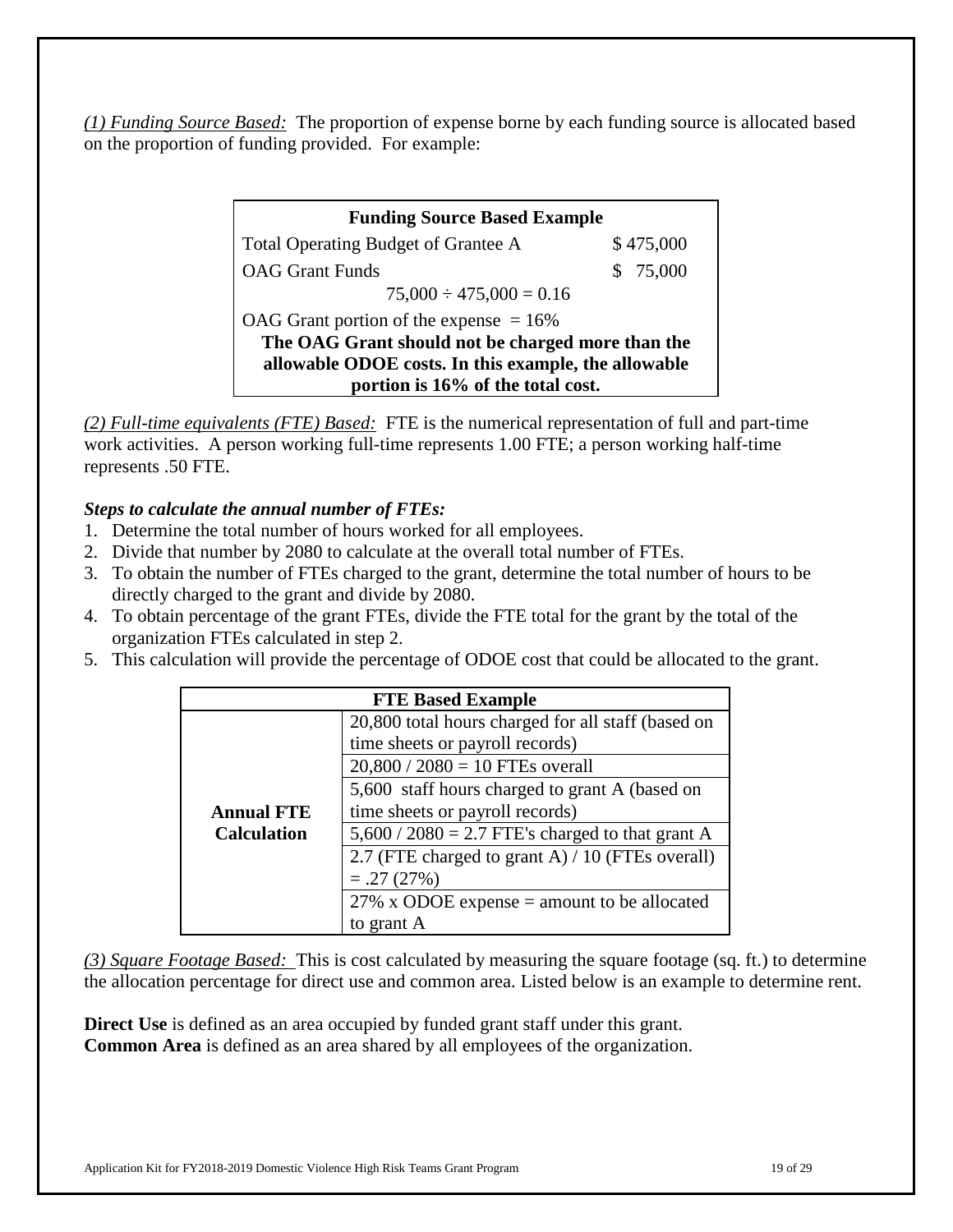#### *Steps to Calculate Square Footage*

1. Calculate the total square footage and divide by the monthly rent to determine the cost per square foot.

| Total Sq. Footage = 1250; Rent = $$1200$ per month; $$1200 / 1250 = $.96$ per sq ft |
|-------------------------------------------------------------------------------------|
| Suite 1 (Program A) $10 \times 13.8 = 138$ sq ft                                    |
| Suite 2 (Program B) $10 \times 13.8 = 138$ sq ft                                    |
| Suite 3 (Program C) $10 \times 13.8 = 138$ sq ft                                    |
| Suite 4 (Program D) $10 \times 13.8 = 138$ sq ft                                    |
| Conf. Rm (Common Area) $22 \times 15 = 330$ sq ft                                   |
| Rest Rm 1 (Common Area) $6 \times 8 = 48$ sq ft                                     |
| Break Area (Common Area) $8 \times 8 = 64$ sq ft                                    |
| Storage Rm (Common Area) $8 \times 8 = 64$ sq ft                                    |
| Hallway (Common Area) $48 \times 4 = 192$ sq ft                                     |

2. Multiply the direct use square footage by the cost per square foot. This will provide the direct use cost.

| Direct Use Cost by Program                                       |                             |
|------------------------------------------------------------------|-----------------------------|
| Program A (Direct Use)                                           | 138 sq ft x $.96 = $132.48$ |
| Program B (Direct Use)                                           | 138 sq ft x $.96 = $132.48$ |
| Program C (Direct Use)                                           | 138 sq ft x $.96 = $132.48$ |
| Program D (Direct Use)                                           | 138 sq ft x $.96 = $132.48$ |
| Common Area (Allocable ODOE Expense) 698 sq ft x $.96 = $670.08$ |                             |

- 3. Add the total square feet of all the direct use areas (Program  $A+$  Program  $B+$  Program  $C+$ Program D) = Program ABCD direct use  $(138 + 138 + 138 + 138 = 552)$
- 4. Divide each direct use space by the total direct use to obtain % to distribute Common Area cost (Program A is  $138 / 552 = 25\%$ ).
- 5. Multiply this percentage by the cost of the Common Area to obtain the additional cost for each program Common Areas. (Program  $A = 25\%$  X Common Area cost of \$670.08 = \$167.52).
- 6. Program A is allocated the \$132.48 based on direct use and \$167.52 for the proportionate common area. Program A allocation for rent based on square footage is  $$132.48 + $167.52 =$ \$300.00. *Repeat for Program B, Program C and Program D*.

*(4) Direct Use Based:* This is used when the ODOE cost can be directly charged to a grant by using meter readings, copy counts, etc.

# **16.1 FY 2018 Other Direct Operating Expenses Narrative**

Provide a summary justification for each item. This should include how it supports the goal of the grant.

### **16.2 FY 2019 Other Direct Operating Expenses Narrative**

Provide a summary justification for each item. This should include how it supports the goal of the grant.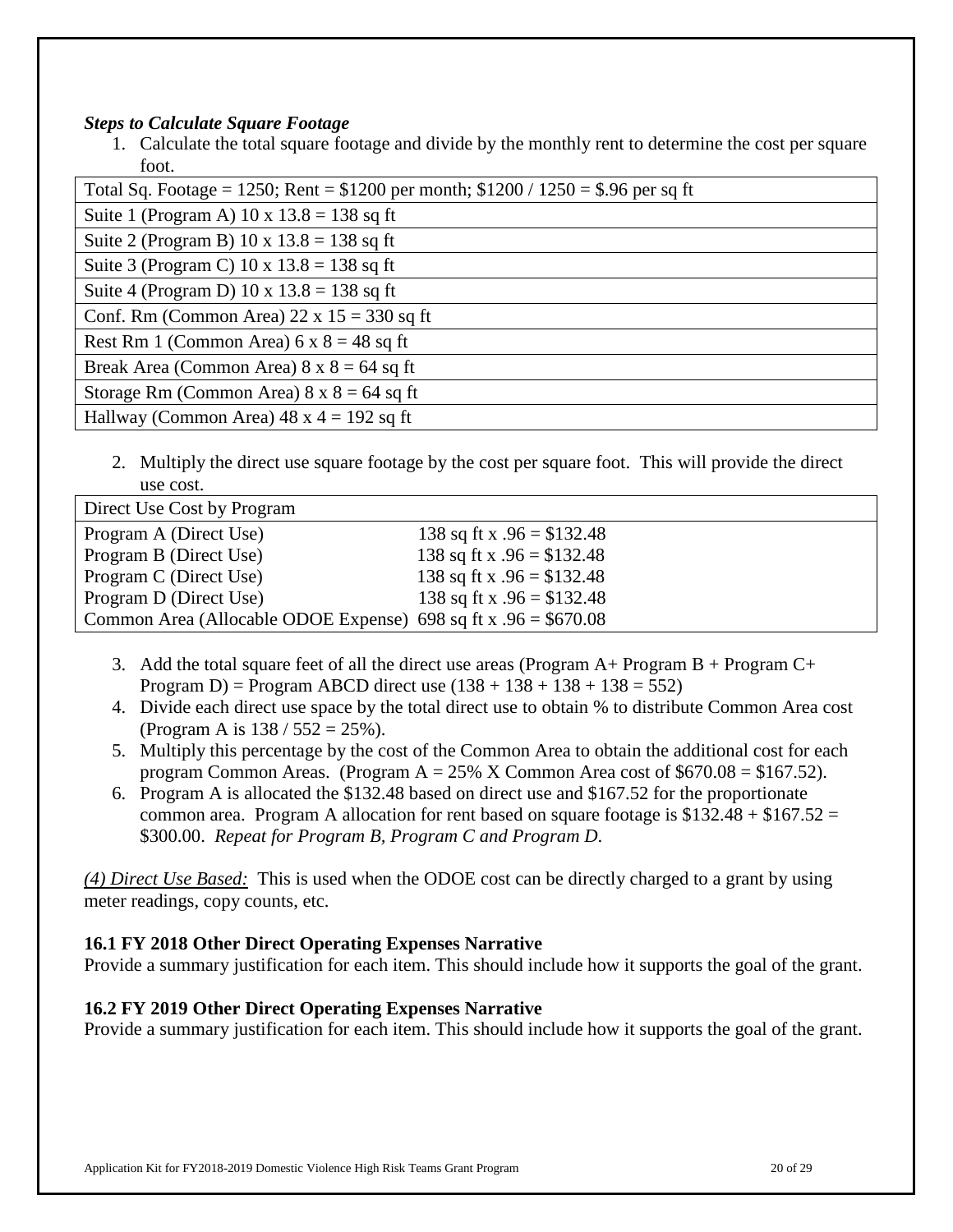# **IV. OAG CERTIFICATIONS AND ASSURANCES**

The Applicant agrees to:

(1) Comply with Texas Government Code, Chapter 573, Vernon's 1994, by ensuring that no officer, employee, or member of the Applicants governing body or of the Applicant's contractor shall vote or confirm the employment of any person related within the second degree of affinity or the third degree of consanguinity to any member of the governing body or to any other officer or employee authorized to employ or supervise such person. This prohibition shall not prohibit the employment of a person who shall have been continuously employed for a period of two (2) years, or such other period stipulated by local law, prior to the election or appointment of the officer, employee, or governing body member related to such person in the prohibited degree.

(2) Comply, as applicable, with Texas Government Code, Chapter 552, ("Texas Public Information Act") which requires the public information that is collected, assembled or maintained by the Applicant relative to a project to be available to the public during normal business hours.

(3) Comply with Texas Government Code, Chapter 551, ("Texas Open Meetings Act") which requires all regular, special or called meeting of governmental bodies to be open to the public, except as otherwise provided by law or specifically permitted in the Texas Constitution.

(4) Comply with Section 231.006, Texas Family Code, which prohibits payments to a person who is in arrears on child support payments.

(5) If Applicant is a health and human services agency or public safety or law enforcement agency, it may not contract with or issue a license, certificate or permit to the owner, operator or administrator of a facility if the license, permit or certificate has been revoked by another health and human services agency or public safety or law enforcement agency.

(6) If Applicant is a law enforcement agency regulated by Texas Government Code, Chapter 1701, it must be in compliance with all rules adopted by the Texas Commission on Law Enforcement Officer Standards and Education pursuant to Chapter 1701, Texas Government Code or must provide the OAG with a certification from eligible the Texas Commission on Law Enforcement Officer Standards and Education that the agency is in the process of achieving compliance with such rules.

(7) Agrees that when incorporated into a grant award or contract, these standard assurances become terms or conditions for receipt of grant funds and that the Applicant shall maintain an appropriate contract administration system to insure that all terms, conditions, and specifications are met.

(8) Comply with the Texas Family Code, Section 261.101 which requires reporting of all suspected cases of child abuse to local law enforcement authorities and to the Texas Department of Child Protective and Regulatory Services. Applicant shall also ensure that all program personnel are properly trained and aware of this requirement.

(9) Comply with all federal statutes relating to nondiscrimination. These include, but are not limited to, the following: (a) Title VI of the Civil Rights Act of 1964 (P.L. 88-352) which prohibits discrimination on the basis of race, color or national origin; (b) Title IX of the Education Amendments of 1972, as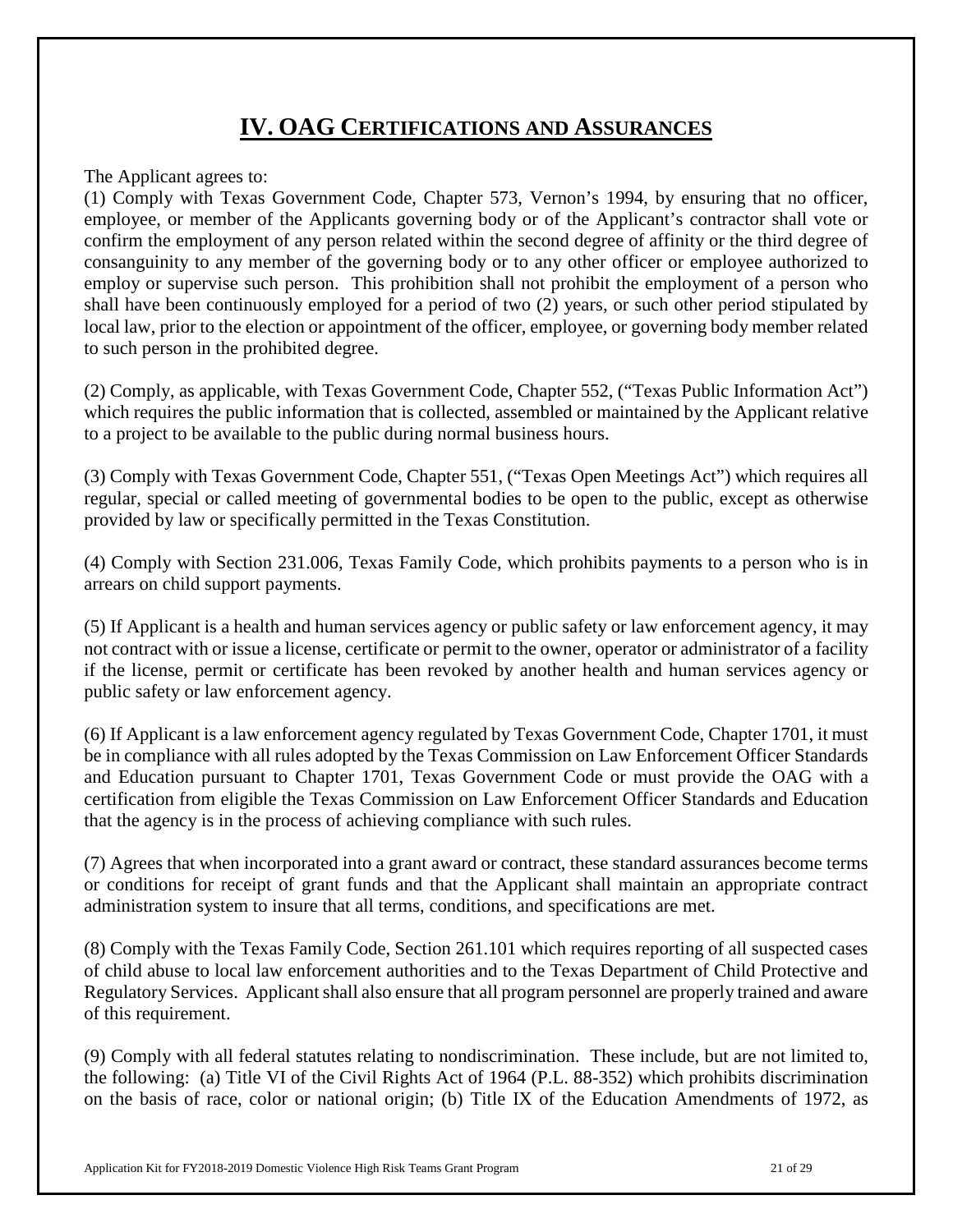amended (20 U.S.C. 1681-1683, and 1685-1686), which prohibits discrimination on the basis of sex; (c) Section 504 of the Rehabilitation Act of 1973, as amended (29 U.S.C. 794), which prohibits discrimination on the basis of handicaps and the Americans With Disabilities Act of 1990; (d) the Age Discrimination Act of 1974, as amended (42 U.S.C. 6101-6107), which prohibits discrimination on the basis of age; (e) the Drug Abuse Office and Treatment Act of 1972 (P.L. 92-255), as amended, relating to nondiscrimination on the basis of drug abuse; (f) the Comprehensive Alcohol Abuse and Alcoholism Prevention, Treatment and Rehabilitation Act of 1970 (P.L. 91-616), as amended, relating to the nondiscrimination on the basis of alcohol abuse or alcoholism; (g) 523 and 527 of the Public Health Service Act of 1912 (42 U.S.C. 290 dd-3 and 290 ee-3), as amended, relating to confidentiality of alcohol and drug abuse patient records; (h) Title VIII of the Civil Rights Act of 1968 (42 U.S.C. 3601 et seq.), as amended, relating to nondiscrimination in the sale, rental or financing of housing; (i) any other nondiscrimination provisions in the specific statute(s) under which Application for Federal assistance is being made; and (j) the requirements of any other nondiscrimination statute(s) which may apply to the Application.

(10) Comply, as applicable, with the provisions of the Davis-Bacon Act (40 U.S.C. 276a to 276a-7), the Copeland Act (40 U.S.C. 276c and 18 U.S.C. 874), and the Contract Work Hours and Safety Standards Act (40 U.S.C. 327-333), regarding labor standards for federally assisted construction sub-agreements.

(11) Comply, as applicable, with the requirements of the provisions of the Uniform Relocation Assistance and Real Property Acquisitions Act of 1970 (P. L. 91-646) which provide for fair and equitable treatment of persons displaced or whose property is acquired as a result of Federal or federally assisted programs. These requirements apply to all interests in real property acquired for project purposes regardless of Federal participation in purchases.

(12) Comply with the provisions of the Hatch Political Activity Act (5 U.S.C. 7321-29) which limit the political activity of employees whose principal employment activities are funded in whole or in part with Federal funds.

(13) Comply with the minimum wage and maximum hours provisions of the Federal Fair Labor Standards Act and the Intergovernmental Personnel Act of 1970, as applicable.

(14) Insure, as applicable, that the facilities under its ownership, lease or supervision which shall be utilized in the accomplishment of the project are not listed on the Environmental Protections Agency's (EPA) list of Violating Facilities and that it will notify the Federal grantor agency of the receipt of any communication from the Director of the EPA Office of Federal Activities indicating that a facility to be used in the project is under consideration for listing by the EPA, (EO 11738).

(15) Comply, as applicable, with the flood insurance purchase requirements of 102(a) of the Flood Disaster Protection Act of 1973, Public Law 93-234. Section 102 (a) requires the purchase of flood insurance in communities where such insurance is available as a condition for the receipt of any Federal financial assistance for construction or acquisition proposed for use in any area that has been identified by the Secretary of the Department of Housing and Urban Development as an area having special flood hazards.

(16) Comply, as applicable, with environmental standards which may be prescribed pursuant to the following: (a) institution of environmental quality control measures under the National Environmental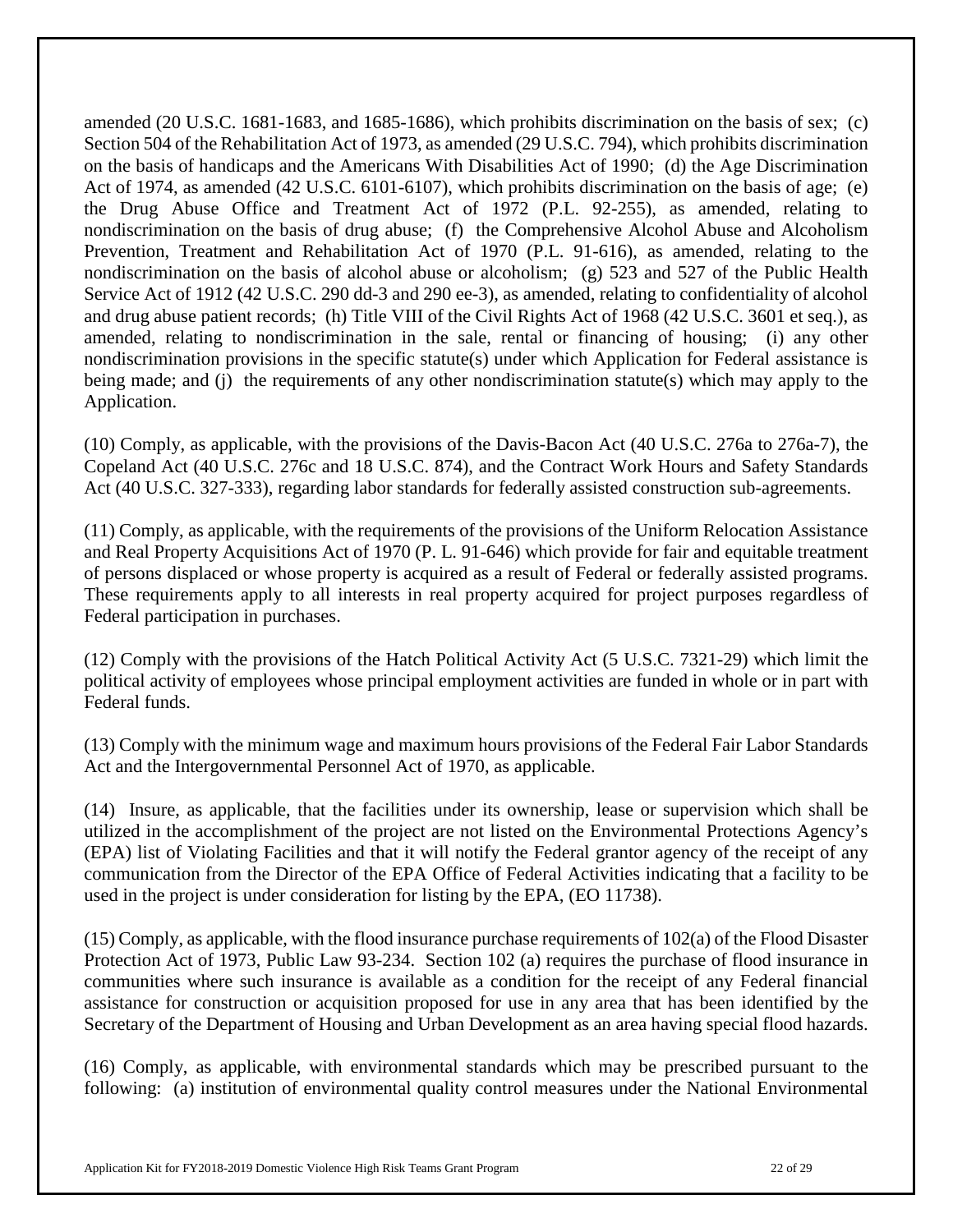Policy Act of 1969 (P.L. 91-190) and Executive Order (EO) 11514; (b) notification of violating facilities pursuant to EO 11738; (c) protection of wetlands pursuant to EO 11990; (d) evaluation of flood hazards in floodplains in accordance with EO 11988; (e) assurance of project consistency with the approved State management program developed under the Coastal Zone Management Act of 1972 (16 U.S.C. 1451 et seq.); (f) conformity of federal actions to State (Clean Air) Implementation Plans under Section 176(c) of the Clean Air Act of 1955, as amended (42 U.S.C. 7401 et seq.); (g) protection of underground sources of drinking water under the Safe Drinking Water Act of 1974, as amended (P.L. 93-523); and (h) protection of endangered species under the Endangered Species Act of 1973, as amended, (P.L. 93-205).

(17) Comply, as applicable, with the Wild and Scenic Rivers Act of 1968 (16 U.S.C. 1271 et seq.) related to protecting components or potential components of the national wild and scenic rivers system.

(18) Comply, as applicable, in assisting the awarding agency in assuring compliance with Section 106 of the National Historic Preservation Act of 1966, as amended (16 U.S.C. 470), EO 11593 (identification and protection of historic properties), and the Archaeological and Historic Preservation Act of 1974 (16 U.S.C. 469a-1 et seq.).

(19) Comply, as applicable, with the Laboratory Animal Welfare Act of 1966 (P.L. 89-544, as amended, 7 U.S.C. 2131 et seq.) pertaining to the care, handling, and treatment of warm blooded animals held for research, teaching, or other activities supported by this award of assistance.

(20) Comply, as applicable, with the Lead-Based Paint Poisoning Prevention Act (42 U.S.C. 4801 et seq.) which prohibits the use of lead-based paint in construction or rehabilitation of residential structures.

(21) Comply, as applicable, with Public Law 103-277, also known as the Pro-Children Act of 1994 (Act), which prohibits smoking within any portion of any indoor facility used for the provision of services for children as defined by the Act.

(22) Comply, as applicable, with all federal tax laws and are solely responsible for filing all required state and federal tax forms.

(23) Comply, as applicable, with all applicable requirements of all other federal and state laws, executive orders, regulations and policies governing this program.

(24) Certifies, as a signatory party to the grant contract, that it is not debarred or suspended or otherwise excluded from or ineligible for participation in federal assistance programs.

(25) Comply, by adopting and implementing the applicable provisions of the model HIV/AIDS work place guidelines of the Texas Department of Health as required by the Texas Health and Safety Code, Ann., Sec. 85.001, et seq.

# **B. Other Certifications and Assurances**

# **EQUAL EMPLOYMENT OPPORTUNITY PROGRAM CERTIFICATION**

The Applicant certifies that if it is required to file an Equal Employment Opportunity Plan (EEOP), the Applicant will do so in compliance with the applicable federal requirements.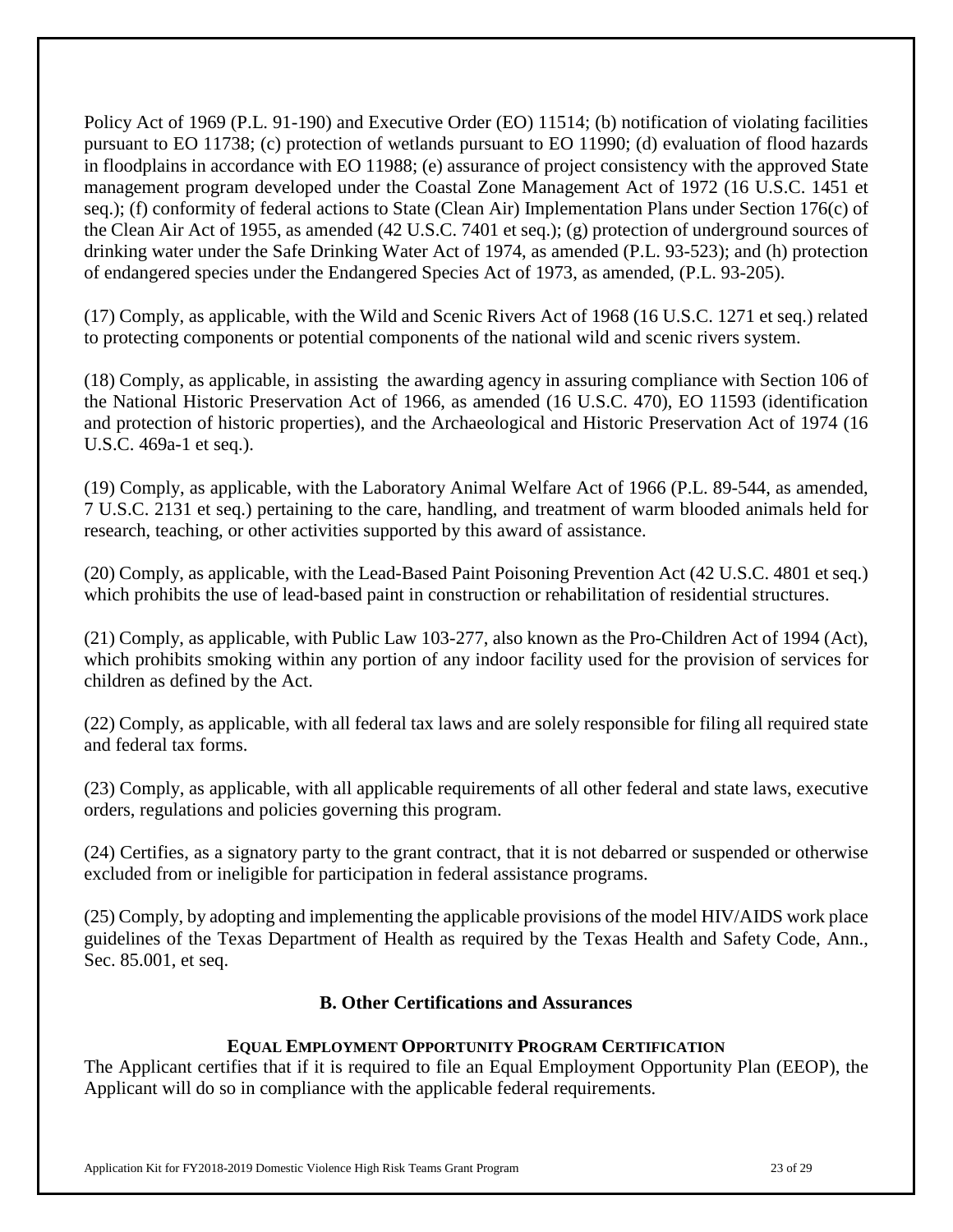#### **DISCLOSURE AND CERTIFICATION REGARDING LOBBYING**

The Applicant certifies:

1. No federal/state appropriated funds have been paid or will be paid to any person for influencing or attempting to influence an officer or employee of any agency, a member of Congress or the Texas Legislature, or an employee of a member of Congress or the Texas Legislature in connection with the awarding of any federal/state contract, the making of any federal/state grant, the making of any federal/state loan, the entering into of any cooperative agreement, and the extension, continuation, renewal, amendment, or modification of any federal/state contract, grant, loan, or cooperative agreement; and

2. If any non-federal/state funds have been paid or will be paid to any person for influencing or attempting to influence an officer or employee of any agency, a member of Congress or the Texas Legislature, an officer or employee of Congress or the Texas Legislature, or an employee of a member of Congress or the Texas Legislature in connection with this federal/state contract, grant, loan, or cooperative agreement, the undersigned shall contact the CVSD of the OAG for the "Disclosure Form to Report Lobbying."

#### **NON-PROCUREMENT DEBARMENT CERTIFICATION**

The Applicant certifies that it and its principals:

(a) Are not presently debarred, suspended, proposed for debarment, declared ineligible, sentenced to a denial of Federal benefits by a State or Federal court, or voluntarily excluded from covered transactions by any Federal department or agency;

(b) Have not within a three-year period preceding this Application been convicted of or had a civil judgment rendered against them for commission of fraud or a criminal offense in connection with obtaining, attempting to obtain, or performing a public (Federal, State, or local) transaction or contract under a public transaction; violation of Federal or State antitrust statutes or commission of embezzlement, theft, forgery, bribery, falsification or destruction of records, making false statements, or receiving stolen property;

(c) Are not presently indicted for or otherwise criminally or civilly charged by a governmental entity (Federal, State, or local) with commission of any of the offenses enumerated in paragraph (b) of this certification; and

(d) Have not within a three-year period preceding this Application had one or more public transactions (Federal, State, or local) terminated for cause or default.

If Applicant is unable to certify to any of the statements in this Non-procurement Debarment certification, the Applicant shall attach an explanation. Funding is contingent upon OAG review of this explanation.

### **DRUG-FREE WORKPLACE CERTIFICATION**

The Applicant certifies that it will provide a drug-free workplace by:

A. Publishing a statement notifying employees/assignees that the unlawful manufacture, distribution, dispensing, possession, or use of a controlled substance is prohibited in the Applicant's workplace and specifying the actions that will be taken against employees for violation of such prohibition.

B. Establishing a drug-free awareness program to inform employees/assignees about:

- 1. The dangers of drug abuse in the workplace;
- 2. The Applicant's policy of maintaining a drug-free workplace;
- 3. Any available drug counseling, rehabilitation, and employee assistance programs; and
- 4. The penalties that may be imposed upon employees/assignees for drug abuse violations.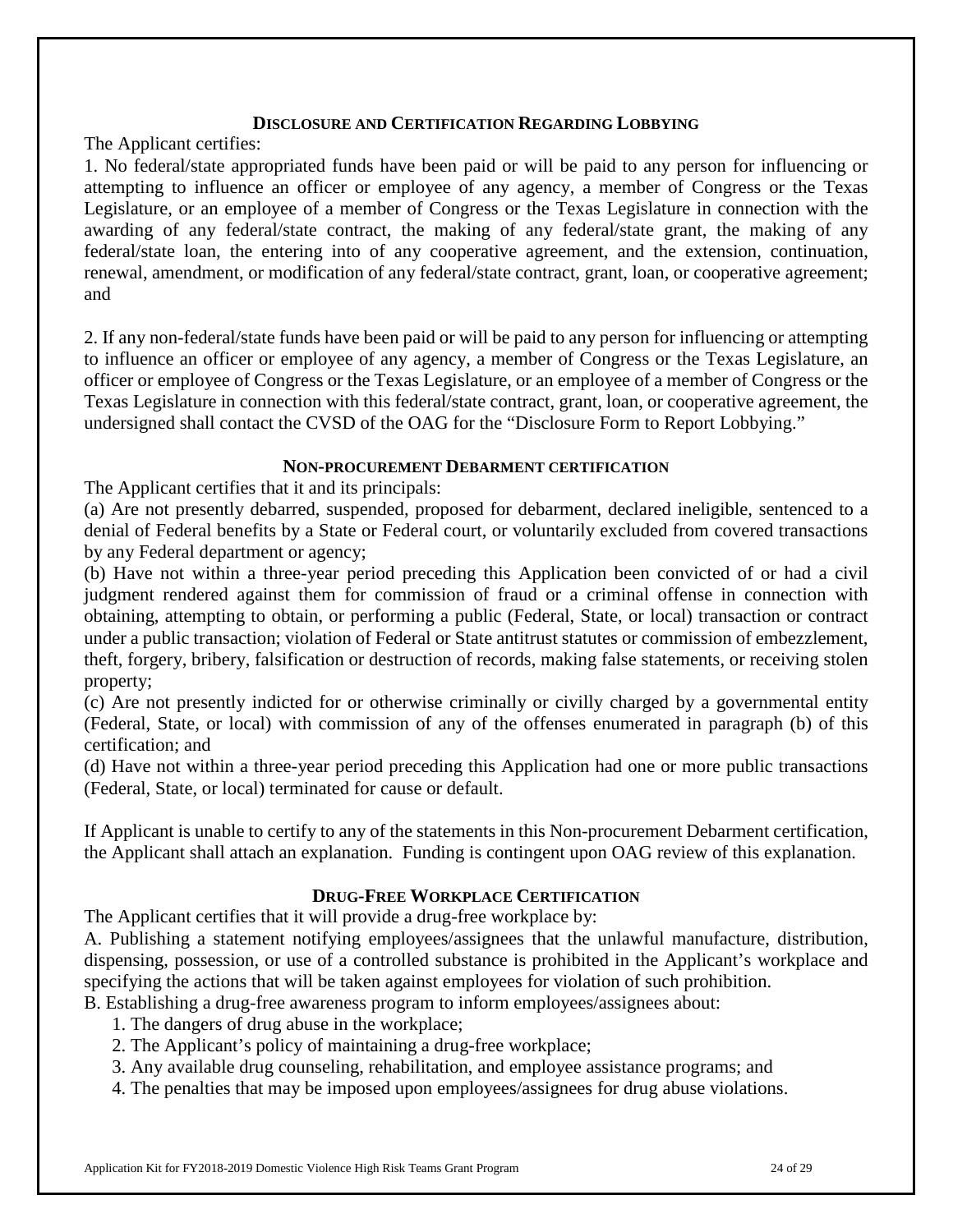C. Making it a requirement that each employee/assignee to be engaged in the performance of the grant be given a copy of the statement required by paragraph (A).

D. Notifying the employee/assignee in the statement required by paragraph (A) that, as a condition employment/assignment under the grant, the employees/assignee will:

1. Abide by the terms of the statement, and

2. Notify the Applicant and OAG, of any criminal drug statute conviction for a violation occurring in the workplace not later than five days after such conviction.

E. Notifying the agency within ten days after receiving notice under subparagraph (D) (2) from an employee/assignee or otherwise receiving actual notice of such conviction.

F. Taking one of the following actions with respect to any employee/assignee so convicted:

1. Taking appropriate personnel action with respect to any employee/assignee so convicted;

2. Requiring such employee/assignee to participate satisfactorily in drug abuse assistance or rehabilitation program approved for such purposes by a federal, state, or local health, law enforcement, or other appropriate agency.

G. Making a good faith effort to continue to maintain a drug-free workplace through the implementation of paragraphs  $(A)$ ,  $(B)$ ,  $(C)$ ,  $(D)$ ,  $(E)$ , and  $(F)$ .

### **ANNUAL SINGLE AUDIT CERTIFICATION**

The Applicant certifies to the best of their knowledge and belief that one of the following applicable requirements will be met:

1. The Applicant currently expends \$750,000 or more, in combined federal funds during the fiscal year; and, therefore, is required to submit an annual single audit by an independent auditor made in accordance with the Single Audit Act Amendments of 1996 and Uniform Administrative Requirements, Cost Principles, and Audit Requirements for Federal Awards 2 CFR 200.

2. The Applicant currently expends \$750,000 or more in combined state funds during the fiscal year; and, therefore, is required to submit an annual Single Audit by an independent auditor made in accordance with the Uniform Grant Management Standards (UGMS).

3. The Applicant currently expends less than \$750,000 in either federal or state funds during the fiscal year; and therefore is exempt from the Single Audit Act and cannot charge audit costs to an OAG grant. Applicant agrees that the OAG may require a limited scope audit as defined in Uniform Administrative Requirements, Cost Principles, and Audit Requirements for Federal Awards 2 CFR 200.

If this Application is for funds in excess of \$25,000, the Applicant certifies the following:

By submission of this proposal, that neither the Applicant nor its principals are presently debarred, suspended, proposed for debarment, declared ineligible, or voluntarily excluded from participation in this transaction by any federal department or state agency.

If the Applicant is unable to certify the above statements, the Applicant has attached an explanation to this Application.

#### **COMPLIANCE WITH ANNUAL INDEPENDENT FINANCIAL AUDIT FILING REQUIREMENT**

The Applicant assures that it will file an Annual Independent Financial Audit of the complete program and/or organization and management letter of the audit findings within nine months of the end of the fiscal year of the agency. An annual independent financial audit is a requirement for this OAG grant. The audit will meet Uniform Administrative Requirements, Cost Principles, and Audit Requirements for Federal Awards 2 CFR 200 and Uniform Grant Management Standards (UGMS) requirements.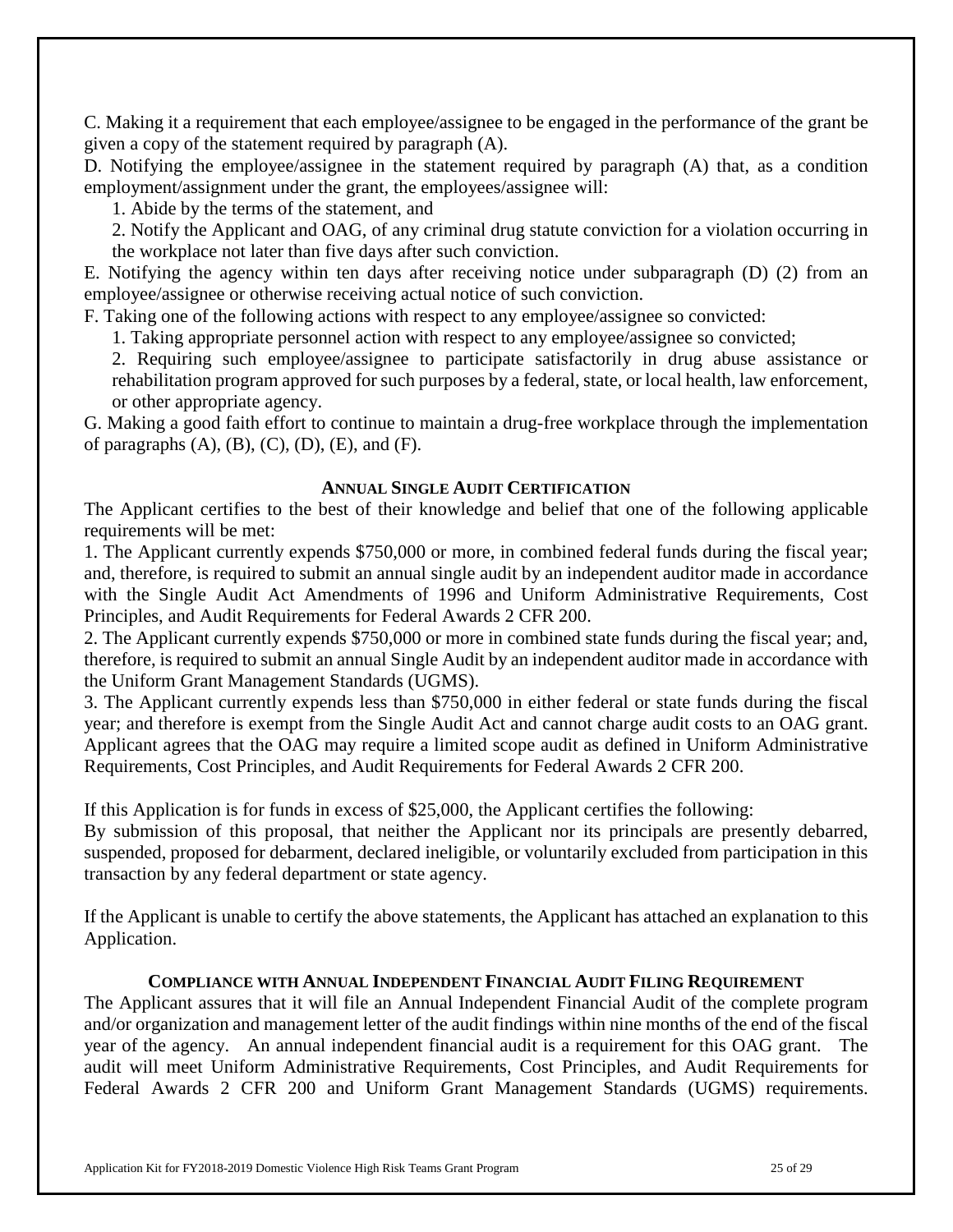Additionally, the annual independent financial audit will meet GAGAS standards in the event a Single Audit is not required.

#### **COMPLIANCE WITH UGMS AND THE APPLICABLE 2 CFR 200**

The Applicant assures that it will follow the guidelines in the Uniform Grant Management Standards (UGMS). Both governmental entities as well as non-profit entities are required to follow UGMS guidelines.

The Applicant assures compliance with all federal/state statutes, regulations, policies, guidelines and requirements, including, but not limited to, UGMS as well as Uniform Administrative Requirements, Cost Principles, and Audit Requirements for Federal Awards 2 CFR 200 titled Uniform Administrative Requirements, Cost Principles, and Audit Requirements for Federal Awards (Uniform Guidance).

#### **RETURN OF GRANT FUNDS IN THE EVENT OF LOSS OR MISUSE**

The Applicant agrees that in the event of loss or misuse of the OAG funds, the Applicant assures that the funds will be returned to the OAG in full.

#### **CONFLICT OF INTEREST**

The Applicant assures that there is no conflict of interest that would preclude it from filing the Application or providing the services under this grant. By submitting this Application, Applicant affirms that it has neither given, nor intends to give, at any time hereafter, any economic opportunity, future employment, gift, loan, gratuity, special discount, trip, favor, or service to a public servant or any employee or representative of same, at any time during the procurement process or in connection with this grant Application, except as allowed under relevant state and federal law. The Applicant further agrees that it will establish safeguards to prohibit its employees from using their positions for a purpose that constitutes or presents the appearance of personal or organizational conflict of interest or personal gain. The Applicant shall operate with complete independence and objectivity without actual, potential, or apparent conflict of interest with respect to the activities conducted under this grant.

Without diminishing the provisions of the prior paragraph, the Applicant assures that as a grantee, grantee personnel, members of a grantee board or governing body, or other persons affiliated with the grant project shall not participate in any proceeding or action where grant funds personally benefit, directly or indirectly, the individuals or their relatives. For the purposes of this provision, "relatives" means persons related to the individual within the third degree by consanguinity or within the second degree by affinity, as determined by Chapter 573 of the Government Code. Grant personnel and officials must avoid any action that results in or creates the appearance of using their official positions for private gain; giving preferential treatment to any person; losing independent judgment or impartiality; making an official decision outside of official channels; or adversely affecting the confidence of the public in the integrity of the program or the OAG.

#### **AUTHORITY TO FILE APPLICATION**

The Applicant has the authority or will receive the appropriate authority by the Applicant's governing body to file the Application, including the authority to agree to the assurances and certifications contained herein.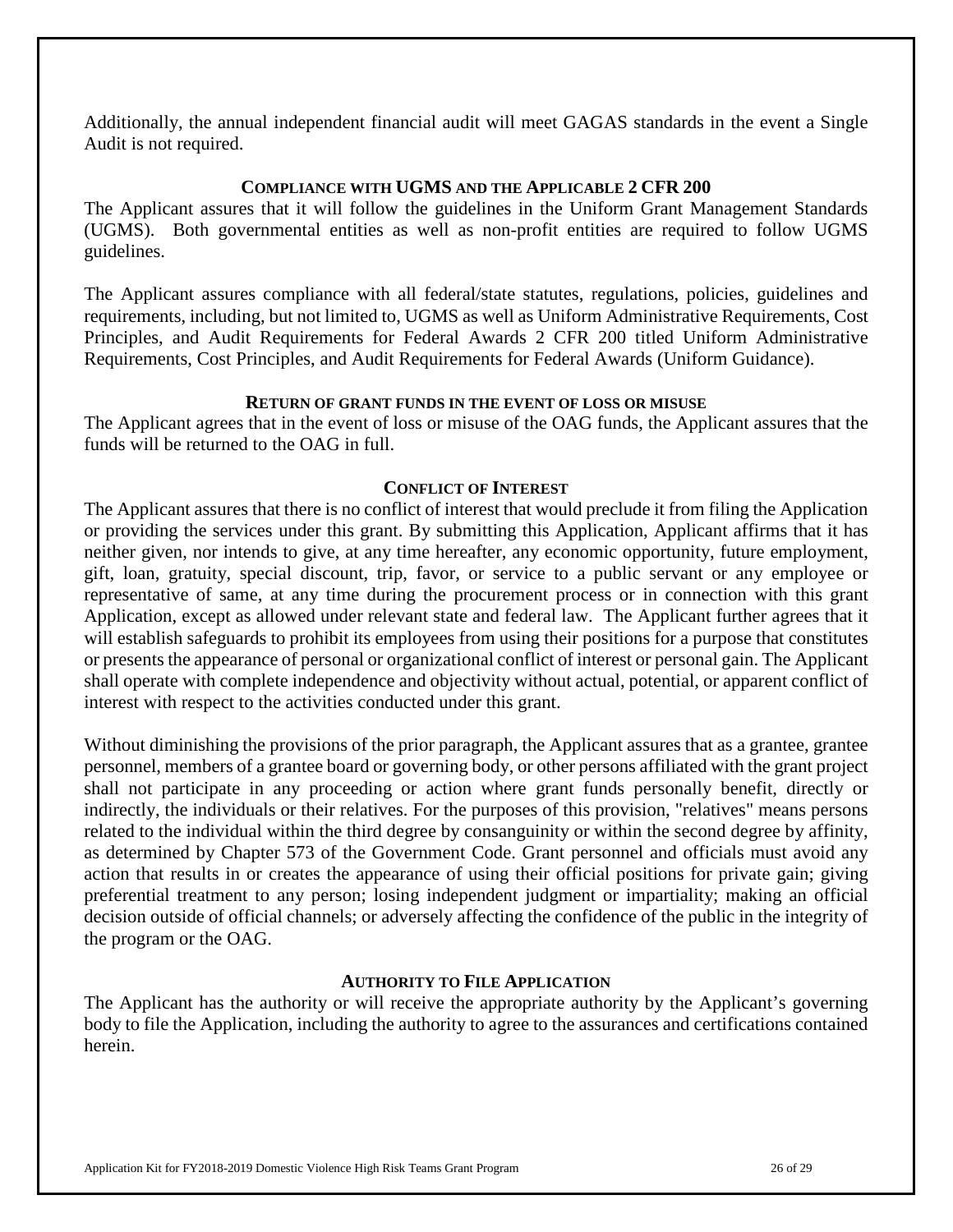# **V. REQUIRED DOCUMENTS FOR SUBMISSION OF APPLICATION**

#### **EXCEL APPLICATION WORKBOOK**

• The Excel Application Workbook must be submitted in excel format

#### **"STATEMENTS SUPPORTING SUBMISSION OF THE APPLICATION TO THE OFFICE OF THE ATTORNEY GENERAL"**

- It must be signed by the Authorized Official (designated Authorized Official) submitted at the time the Application is submitted to the OAG.
- Applications that are received by the OAG without this document will not be considered or funded by the OAG.

#### **"RESOLUTION OF GOVERNING BODY"**

It must be signed and submitted at the time the Application is submitted to the OAG, unless the timing of the Application due date and requirements of the Open Meeting Act or other requirements prevents the governing body from reviewing and approving the Resolution, then it may be submitted to the OAG at a later date. (Please note that the Authorized Official must be designated by signature of the governing body. If the Authorized Official is also a member of the governing body, they must be designated by another member's signature. The Authorized Official cannot sign the Resolution designating the Authorized Official.)

*Note:* The "Statements Supporting Submission of the Application to Office of the Attorney General," and "Resolution of Governing Body," listed above can be found at the end of this Application Kit.

**Job Descriptions** are required for each position requested in the proposed budget.

- Job descriptions must be submitted with the Application. Missing job descriptions may impact the Applicant's funding.
- Job description titles should match the titles of the positions on the proposed budget.
- The Applicant should mark each page of the submitted job descriptions with the name of the Applicant and the Unique Application Number, if applicable.

**IF POSSIBLE, THE APPLICANT SHOULD SUBMIT "STATEMENTS SUPPORTING SUBMISSION OF THE APPLICATION TO THE OFFICE OF THE ATTORNEY GENERAL," "RESOLUTION OF GOVERNING BODY," AND JOB DESCRIPTIONS TOGETHER IN ONE PDF DOCUMENT. IF THE APPLICANT DOES NOT HAVE THE CAPABILITY TO SCAN THESE DOCUMENTS TOGETHER AS ONE PDF, APPLICANTS MAY SUBMIT THEM AS SEPARATE PDF DOCUMENTS.**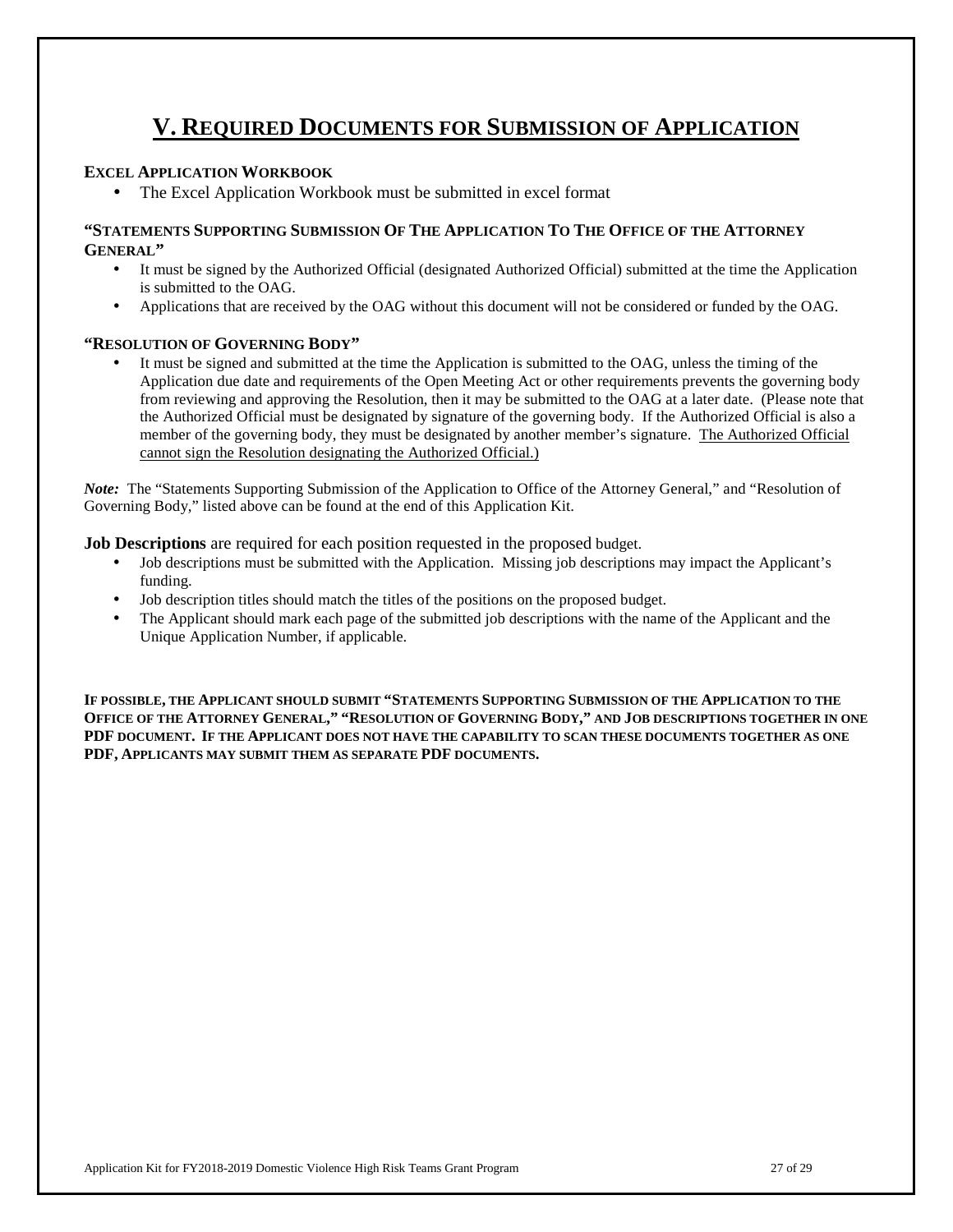# **STATEMENTS SUPPORTING SUBMISSION OF THE APPLICATION TO THE OFFICE OF THE ATTORNEY GENERAL**

#### REQUIRED TO BE SUBMITTED WITH THE APPLICATION BY 5:00 P.M. CDT FRIDAY, JULY 28, 2017 OR **THE APPLICATION WILL NOT BE CONSIDERED.**

**INSTRUCTIONS:** Submit this signed required document with the Application.

#### **LEGAL NAME OF APPLICANT:**

**UNIQUE APPLICATION NUMBER:** 

**1. THIS APPLICATION IS FOR**:

#### **Domestic Violence High Risk Teams Grant Program**

**2. TRUE AND CORRECT INFORMATION.** The undersigned certifies that the information contained in this Application is true and correct to the best of his or her knowledge.

**3. OAG CERTIFICATIONS AND ASSURANCES.** The undersigned has read and understands the Certifications and Assurances contained in the Application Kit.

#### **4. DEADLINES AND SUBMISSION OF APPLICATION.**

The undersigned understands that the deadline for submission is 5:00 p.m. CDT **Friday, July 28, 2017** and that to meet the deadline, the Applicant must submit electronic (email) documents as required in the Application Kit. The undersigned further acknowledges that:

- It is the Applicant's responsibility to submit the Application to the OAG in the specified manner and by the specified date and time
- Applications submitted in other formats will not be accepted
- The OAG accepts no responsibility for delays in electronic submission delivery

\_\_\_\_\_\_\_\_\_\_\_\_\_\_\_\_\_\_\_\_\_\_\_\_\_\_\_\_\_\_\_\_\_\_ \_\_\_\_\_\_\_\_\_\_\_\_\_\_\_\_\_\_\_\_\_\_\_\_\_\_\_\_\_\_\_\_\_\_

- Late Applications will not be considered under any circumstance
- Proof of sending a document by email or other means is not proof that the OAG received the information

**5. JOB DESCRIPTIONS FOR EACH REQUESTED POSITION**. The undersigned understands that the most recent job description for each position requested in the proposed budget must be submitted with the Application. Missing job descriptions may impact the Applicant's score.

**6. RESOLUTION OF GOVERNING BODY.** The undersigned states it is either submitting the Resolution of Applicant's governing body with this Application or will submit one at a later date as established by the OAG. If the timing of the Application due date and requirements of the Open Meetings Act or other requirements prevents the governing body from reviewing and approving the Resolution, then it may be submitted to the OAG at a later date.

Authorized Official Signature/Title Authorized Official Printed Name

\_\_\_\_\_\_\_\_\_\_\_\_\_\_\_\_\_\_\_\_\_\_\_\_\_\_\_\_\_\_\_\_\_\_ Date